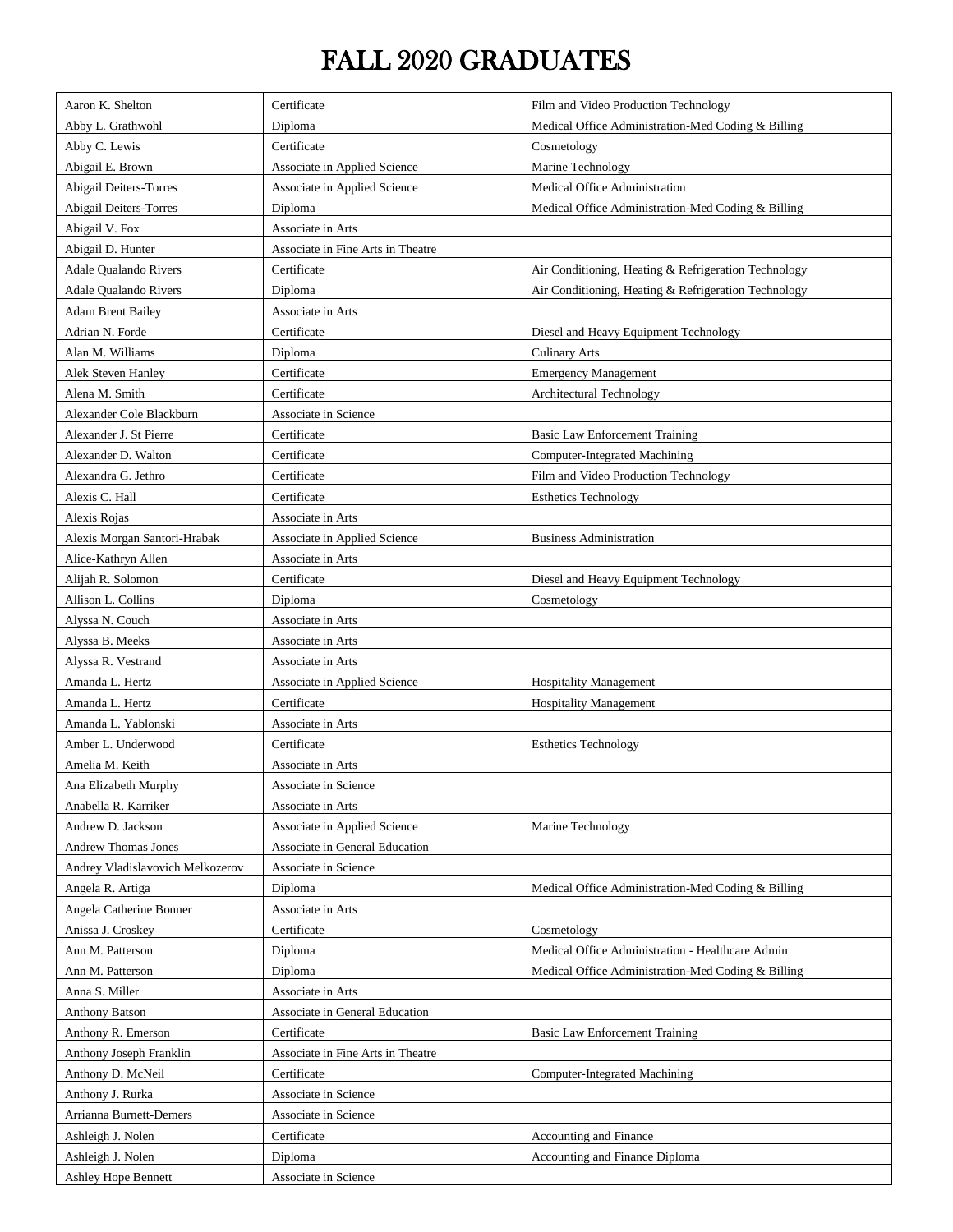| Ashley M. Byrd                 | Associate in Science               |                                                     |
|--------------------------------|------------------------------------|-----------------------------------------------------|
| Ashley F. Lozano               | Associate in Science               |                                                     |
| Ashley N. Saunders             | Associate in Arts                  |                                                     |
| Ashley A. Simmons              | Certificate                        | <b>Esthetics Technology</b>                         |
| Ashlyn Sidney Harman           | Associate in Arts                  |                                                     |
| <b>Astrid Noelle Henning</b>   | Diploma                            | Cosmetology                                         |
| Augusta G. Brown               | Certificate                        | Film and Video Production Technology                |
| Augustus C. Anderson           | Certificate                        | Film and Video Production Technology                |
| Austin T. Greene               | Associate in Arts                  |                                                     |
| Austin Chad Kirkman            | Associate in Science               |                                                     |
| Austin M. Thompson             | Associate in Science               |                                                     |
| Bailey M. Kirk                 | Certificate                        | <b>Information Technology</b>                       |
| Beckie A. Kiernan              | Associate in Arts                  |                                                     |
| Benjamin S. Clark              | Certificate                        | Film and Video Production Technology                |
| <b>Ben Cuthbertson</b>         | Certificate                        | Film and Video Production Technology                |
| <b>Ben Cuthbertson</b>         | Diploma                            | Film and Video Production Technology                |
| Benjamin D. Foxall             | Associate in Applied Science       | <b>Construction Management Technology</b>           |
| Benjamin D. Foxall             | Certificate                        | <b>Construction Management Technology - Framing</b> |
| Benjamin P. Freeman            | Associate in Arts                  |                                                     |
|                                |                                    | <b>Welding Technology</b>                           |
| Benjamin H. Plyler             | Diploma                            |                                                     |
| Bethany H. Stonestreet         | Associate in Arts - Pre Psychology |                                                     |
| Bethany Michele Tidd           | Associate in Science               |                                                     |
| Billie K. Ulrich, III          | Associate in Science               |                                                     |
| Billy L. Sawyer                | Associate in Applied Science       | <b>Information Technology</b>                       |
| Billy L. Sawyer                | Certificate                        | Information Technology - Cybersecurity & Networking |
| Braden Connor Eilerman         | Associate in Arts                  |                                                     |
| <b>Bradley Everette Davis</b>  | Associate in Applied Science       | Film and Video Production Technology                |
| Bradley S. Thomas              | Certificate                        | <b>Computer-Integrated Machining</b>                |
| Bradley M. Waters              | Certificate                        | Automotive Customizing Technology                   |
| Brady K. Johnson               | Associate in Applied Science       | <b>Computer-Integrated Machining</b>                |
| <b>Brady Scott Letteer</b>     | Associate in Science               |                                                     |
| <b>Brandon Scott Farrow</b>    | Associate in Applied Science       | <b>Culinary Arts</b>                                |
| <b>Brandon Scott Farrow</b>    | Diploma                            | <b>Culinary Arts</b>                                |
| Brandon Garcia-Romero          | Certificate                        | <b>Construction Management Technology - Framing</b> |
| Brandon J. Mahon               | Certificate                        | <b>Information Technology</b>                       |
| Brandon L. Pait                | Certificate                        | Electronics Engineering Tech                        |
| Breane C. Rawlins              | Associate in Arts                  |                                                     |
| <b>Brendan Kelly Davenport</b> | Associate in Arts                  |                                                     |
| Brendan T. Pirnay              | Associate in Science               |                                                     |
| Brenden Reid Miller            | Associate in Applied Science       | Marine Technology                                   |
| Brenden Reid Miller            | Associate in General Education     |                                                     |
| Brett H. Ennis                 | Associate in Arts                  |                                                     |
| Brianna C. Dittl               | Certificate                        | <b>Hospitality Management</b>                       |
| Brigitte E. Ward-Sutkovs       | Associate in Applied Science       | Marine Technology                                   |
| Brittany A. Bracht             | Diploma                            | Medical Office Administration-Med Coding & Billing  |
| Brittany R. Carriker           | Associate in Science               |                                                     |
| Brittany E. Harmon             | Certificate                        | Paralegal Technology - Civil Litigation             |
| Brittany E. Harmon             | Certificate                        | Paralegal Technology - Elder Law                    |
| Brittany E. Harmon             | Certificate                        | Paralegal Technology - Real Property                |
| Brittany A. Warren             | Certificate                        | Paralegal Technology - Civil Litigation             |
| Brittany A. Warren             | Certificate                        | Paralegal Technology - Elder Law                    |
| Brittany A. Warren             | Diploma                            | Paralegal Technology                                |
| Brittney Taylor Irrera         | Associate in General Education     |                                                     |
| Brooke A. Buchanan             | Associate in Arts                  |                                                     |
| Bryce A. O'Dell                | Certificate                        | Information Technology - Network Administration     |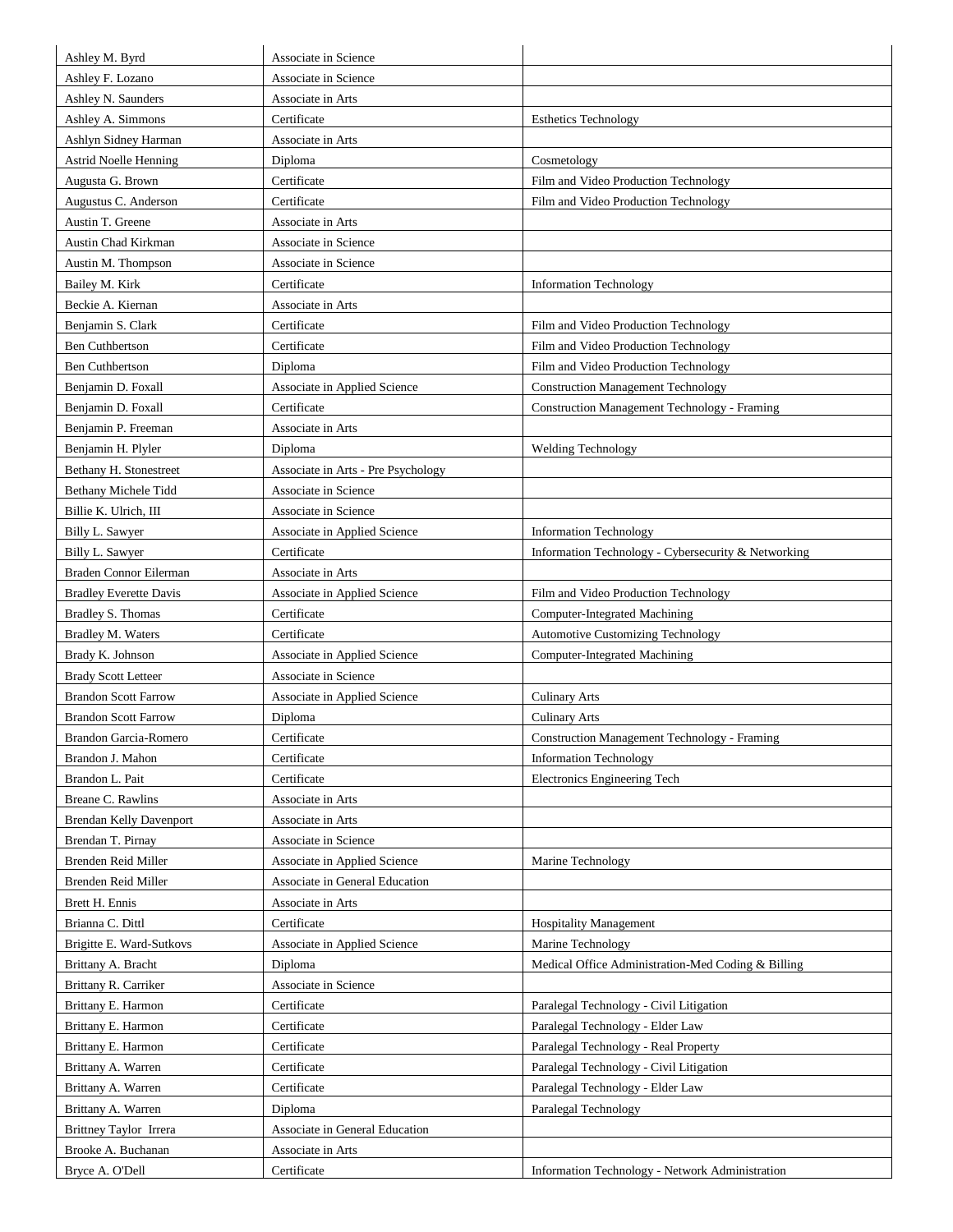| Cai Cee N. Murgo            | Diploma                        | Medical Office Administration - Healthcare Admin     |
|-----------------------------|--------------------------------|------------------------------------------------------|
| Cai Cee N. Murgo            | Diploma                        | Medical Office Administration-Med Coding & Billing   |
|                             | Certificate                    |                                                      |
| Caitlin G. Vaughn           |                                | Sustainability Technologies                          |
| Caitlin G. Vaughn           | Certificate                    | Sustainability Technologies - Building Performance   |
| Calisha M. Ford             | Associate in Arts              |                                                      |
| Calven Gallimore            | Certificate                    | <b>Automotive Customizing Technology</b>             |
| Cameron Eugene Harris       | Certificate                    | <b>Computer-Integrated Machining</b>                 |
| Cameron Brooke Lewis        | Certificate                    | Sustainability Technologies - Building Performance   |
| <b>Candaus Demure Banks</b> | Associate in Arts              |                                                      |
| Carissa Hunter Murray       | Certificate                    | Cosmetology                                          |
| Carissa Hunter Murray       | Diploma                        | Cosmetology                                          |
| Carlos A. Ramirez-Garcia    | Certificate                    | Mechatronics Engineering Technology Automation       |
| Caroline G. Lewis           | Certificate                    | <b>Esthetics Technology</b>                          |
| Caroline A. Moore           | Associate in Applied Science   | Cosmetology                                          |
| Caroline A. Moore           | Certificate                    | Cosmetology                                          |
| Caroline Alexandria Ralph   | Associate in Arts              |                                                      |
| Carson W. Wright            | Associate in Applied Science   | <b>Construction Management Technology</b>            |
| Casey L. Hernandez          | Certificate                    | <b>Basic Law Enforcement Training</b>                |
| Casey S. Hogan              | Associate in Arts              |                                                      |
| Cassie M. Hall              | Associate in Arts              |                                                      |
| Catelyn L. Bullock          | Associate in Arts              |                                                      |
| Catherine Elizabeth Harley  | Associate in Arts              |                                                      |
| Catherine L. Herring        | Associate in General Education |                                                      |
| Cayla N. Teachey            | Diploma                        | Cosmetology                                          |
| Chandler B. Ritter          | Diploma                        | Cosmetology                                          |
| Chapel R. Barnes            | Certificate                    | Welding Technology - GTAW/GMAW                       |
| Charles J. Hartman          | Certificate                    | <b>Business Analytics</b>                            |
| Charles E. Justice          | Associate in Applied Science   | <b>Construction Management Technology</b>            |
| Charles A. Millard          | Certificate                    | Air Conditioning, Heating & Refrigeration Technology |
| Charles A. Millard          | Diploma                        | Air Conditioning, Heating & Refrigeration Technology |
| Charles R. Watson, III      | Associate in General Education |                                                      |
| Chase M. Arenal             | Associate in Science           |                                                      |
| Chase I. Jarrett            | Certificate                    | <b>Construction Management Technology</b>            |
| Chase I. Jarrett            | Certificate                    | Construction Management Technology - Framing         |
| Chase A. Price              | Certificate                    | <b>Information Technology</b>                        |
| Chase A. Price              | Certificate                    | Information Technology - Network Administration      |
| Chelsea Danielle Resor      | Diploma                        | Cosmetology                                          |
| Cheryl Hardie Holt          | Associate in Arts              |                                                      |
| Chris V. Heera              | Associate in General Education |                                                      |
| Christian Ivan Cruz Marin   | Associate in Science           |                                                      |
| Christian M. Masone         | Certificate                    | <b>Electrical Systems Technology</b>                 |
| Christian A. Roberts        | Certificate                    | Mechatronics Engineering Technology                  |
| Christian A. Spivey         | Certificate                    | Accounting and Finance                               |
| Christian A. Spivey         | Diploma                        | Accounting and Finance Diploma                       |
| Christina N. Easterling     | Certificate                    | Cosmetology                                          |
| Christina G. Kelly          | Associate in Arts              |                                                      |
| Christine L. Parnham        | Certificate                    | Accounting and Finance                               |
| Christopher D. Buckner      | Certificate                    | <b>Construction Management Technology</b>            |
| Christopher D. Buckner      | Certificate                    | <b>Construction Management Technology - Framing</b>  |
| Christopher T. Casey        | Associate in Science           |                                                      |
| Christopher W. Chaucer      | Certificate                    | Electronics Engineering Tech                         |
|                             |                                |                                                      |
| Christopher I. Clawson      | Certificate                    | Welding Technology - GTAW/GMAW                       |
| Christopher J. Duncan       | Certificate                    | <b>Basic Law Enforcement Training</b>                |
| Christopher D. Hardison     | Certificate                    | <b>Information Technology</b>                        |
| Christopher R. Huie         | Certificate                    | Mechatronics Engineering Technology Automation       |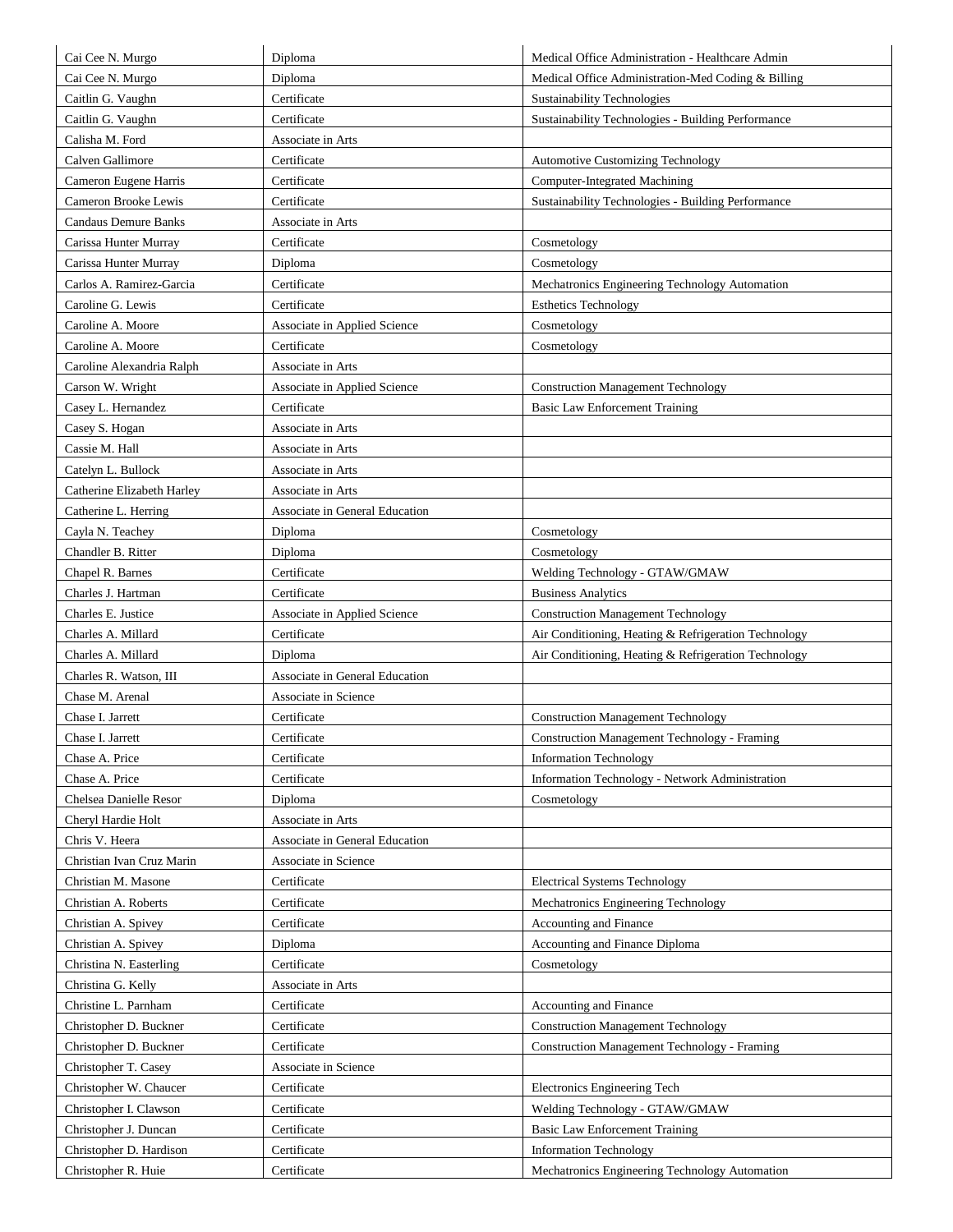| Christopher Oliver         | Certificate                    | Mechatronics Engineering Technology Automation         |
|----------------------------|--------------------------------|--------------------------------------------------------|
| Christopher M. Wheeler     | Associate in Science           |                                                        |
| Claire Elizabeth Storum    | Associate in Science           |                                                        |
| Claude C. Hunter           | Certificate                    | Accounting and Finance                                 |
| Claude C. Hunter           | Diploma                        | Accounting and Finance Diploma                         |
| Clinton A. Cardwell        | Associate in Applied Science   | <b>Business Administration</b>                         |
| Clinton A. Cardwell        | Certificate                    | <b>Business Administration - Office Systems</b>        |
| Cody M. Hynes              | Associate in Applied Science   | Marine Technology                                      |
| Cody M. Hynes              | Associate in General Education |                                                        |
| Cole D. Edens              | Certificate                    | Diesel and Heavy Equipment Technology                  |
| Cole A. Lancer             | Certificate                    | Diesel and Heavy Equipment Technology                  |
| Collin McManamy            | Associate in Arts              |                                                        |
| Conner M. Meadows          | Certificate                    | <b>Construction Management Technology</b>              |
| Conner M. Meadows          | Certificate                    | <b>Construction Management Technology - Framing</b>    |
| Connor D. Lewis            | Associate in Arts              |                                                        |
| Connor M. Sigmund          | Associate in Applied Science   | Sustainability Technologies                            |
| Connor M. Sigmund          | Certificate                    | <b>Sustainability Technologies</b>                     |
| Connor M. Sigmund          | Certificate                    | Sustainability Technologies - Building Performance     |
| Connor M. Sigmund          | Certificate                    | Sustainability Technologies - Renewable Energy Tech    |
| <b>Connor Winters</b>      | Certificate                    | Accounting and Finance                                 |
| <b>Connor Winters</b>      | Diploma                        | Accounting and Finance Diploma                         |
| Cora L. Stephens           | Associate in Arts              |                                                        |
| Corey R. Herbst            | Certificate                    | Sustainability Technologies                            |
| Corey R. Herbst            | Certificate                    | Sustainability Technologies - Building Performance     |
| Courtney S. Brewer         | Associate in Arts              |                                                        |
| Cristian Garnica           | Certificate                    | <b>Construction Management Technology</b>              |
| Cristian Garnica           | Certificate                    | <b>Construction Management Technology - Framing</b>    |
| Cristian Garnica           | Certificate                    | Sustainability Technologies - Building Performance     |
| Crystal L. Brazier         | Associate in Applied Science   | Accounting                                             |
| Crystal L. Brazier         | Certificate                    | Accounting and Finance                                 |
| Crystal D. Walker          | Diploma                        | Paralegal Technology                                   |
| Dacian E. Mayo             | Certificate                    | Mechatronics Engineering Technology                    |
| Damien G. Boze             | Certificate                    | <b>Information Technology</b>                          |
| Damon Walter Incorvaia     | Associate in Science           |                                                        |
| Daniel C. Cheshire         | Associate in Applied Science   | <b>Information Technology</b>                          |
| Daniel C. Cheshire         | Certificate                    | Information Technology - Web Development               |
| Daniel J. Moore Jr.        | Certificate                    | <b>Computer-Integrated Machining</b>                   |
| Daniel R. Nowell           | Certificate                    | Air Conditioning, Heating & Refrigeration Technology   |
| Daniel R. Nowell           | Diploma                        | Air Conditioning, Heating & Refrigeration Technology   |
| Daniel E. Sisco            | Certificate                    | <b>Construction Management Technology Project Mgmt</b> |
| Danielle Morin             | Associate in General Education |                                                        |
| David A. Casanova          | Associate in Science           |                                                        |
| David Christopher Hollock  | Associate in Applied Science   | <b>Information Technology</b>                          |
| David D. Medlin            | Certificate                    | Information Technology - Network Administration        |
| David J. Priddy            | Certificate                    | <b>Electrical Systems Technology</b>                   |
| David E. Sweeney           | Certificate                    | <b>Emergency Management</b>                            |
| David Scott Weikle         | Certificate                    | Air Conditioning, Heating & Refrigeration Technology   |
| David Scott Weikle         | Diploma                        | Air Conditioning, Heating & Refrigeration Technology   |
| Davison C. Turner          | Certificate                    | Computer-Integrated Machining                          |
| Deanna Elizabeth McCall    | Associate in Science           |                                                        |
| Deborah W. Giles           | Associate in Arts              |                                                        |
| Deja K. Davis              | Certificate                    | Air Conditioning, Heating & Refrigeration Technology   |
| Delia S. Singletary        | Associate in Arts              |                                                        |
| Delina Eva Harding         | Associate in Applied Science   | Cosmetology                                            |
| Denise Renee Spencer Hicks | Associate in Applied Science   | Baking and Pastry Arts                                 |
|                            |                                |                                                        |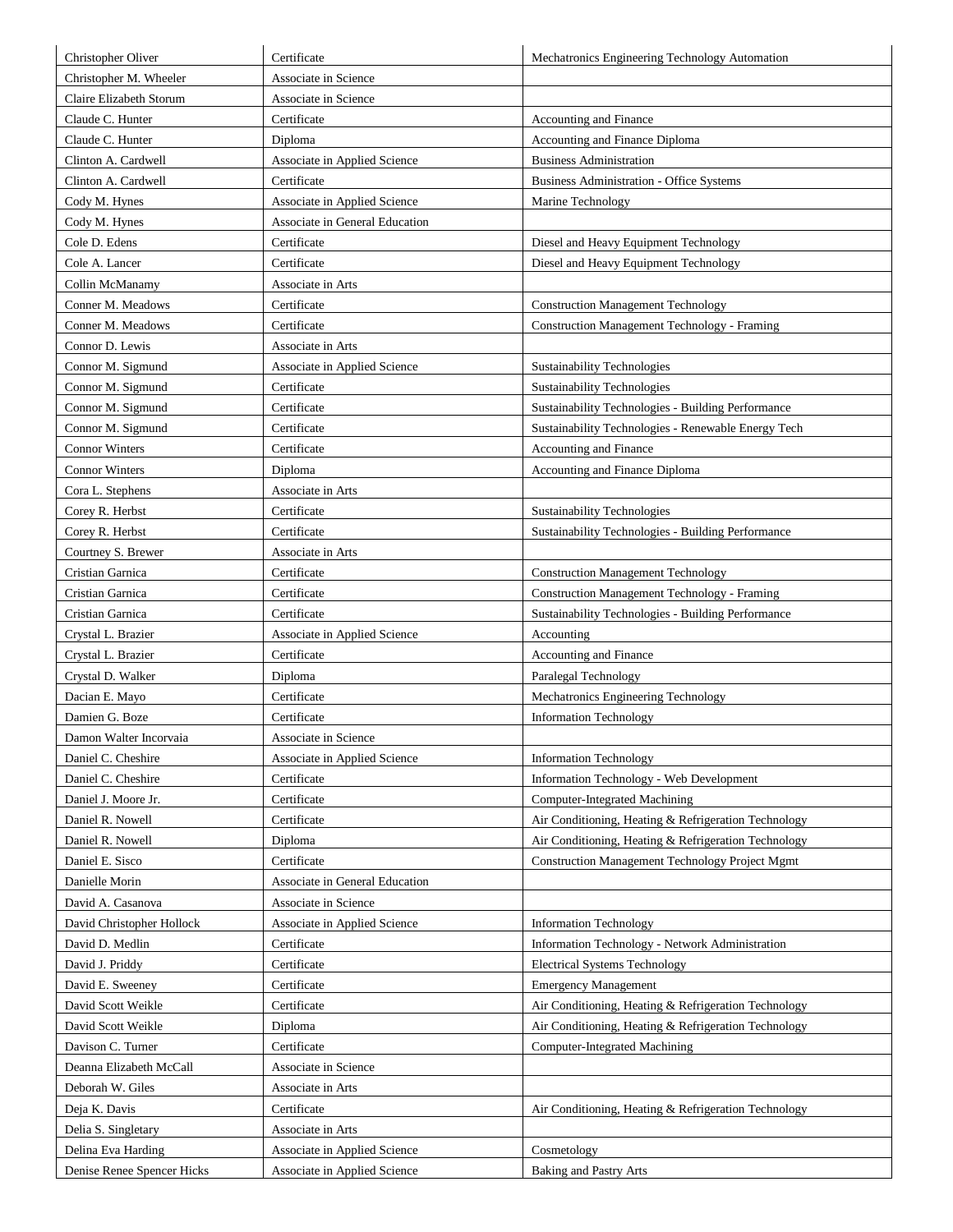| Destiny D. Scarbrough<br>Associate in General Education<br>Devin T. Hilsenbeck<br>Certificate<br>Diesel and Heavy Equipment Technology<br>Diamond R. Lane<br>Certificate<br><b>Esthetics Technology</b><br>Dillan J. Edwards<br><b>Construction Management Technology</b><br>Certificate<br><b>Construction Management Technology - Framing</b><br>Dillan J. Edwards<br>Certificate<br>Certificate<br><b>Computer-Integrated Machining</b><br>Dongjin Weng<br>Donte S. Moss<br>Associate in Science<br>Dorothy S. Briggs<br>Associate in Arts<br>Drew E. Creech<br>Associate in Arts<br>Drew A. Parinello<br>Certificate<br>Computer-Integrated Machining<br>Dustin R. Martin<br>Associate in General Education<br>Dustin R. Martin<br>Diploma<br>Medical Office Administration-Med Coding & Billing<br><b>Dusty Austin Sanders</b><br>Associate in Arts<br><b>Dusty Austin Sanders</b><br>Diploma<br><b>Welding Technology</b><br>Eaven D. Alvarez<br>Associate in Arts<br>Certificate<br>Diesel and Heavy Equipment Technology<br><b>Edgar Fuentes Garcia</b><br>Elaine L. Rahiminejad<br>Certificate<br>Paralegal Technology - Civil Litigation<br>Elaine L. Rahiminejad<br>Paralegal Technology - Elder Law<br>Certificate<br>Elena J. Grimaldi<br>Associate in Arts<br>Elise Julianna Salerno<br>Associate in Fine Arts in Visual Arts<br>Emerson G. Hudson<br>Certificate<br>Cosmetology<br>Associate in Applied Science<br>Emily L. Cheers<br><b>Chemical Technology</b><br>Emily M. Fetzer<br>Associate in Science<br><b>Emily Nichole Garner</b><br>Certificate<br><b>Emergency Management</b><br>Emily Iris Lawrence<br>Associate in Arts<br>Emily G. Smith<br>Certificate<br>Basic Law Enforcement Training<br>Emma S. Hatcher<br>Associate in Arts<br>Eric K. Donner<br>Certificate<br>Landscape Gardening - Sustainable Gardening<br>Eric K. Donner<br>Certificate<br>Landscape Gardening & Horticulture Production<br>Eric K. Donner<br>Certificate<br>Landscape Gardening & Horticulture Science<br>Eric P. Goehringer<br>Associate in Science<br>Accounting and Finance Diploma<br>Erica Brogden<br>Diploma<br>Erin M. Cima<br>Certificate<br>Cosmetology<br>Erin D. Verhovec<br>Associate in Arts<br>Ernest T. Brittain<br>Associate in Applied Science<br>Electronics Engineering Technology<br>Certificate<br><b>Automotive Customizing Technology</b><br>Evan I. Longley<br>Evan A. Warren<br>Certificate<br><b>Electrical Systems Technology</b><br><b>Business Analytics</b><br>Fallon M. Demonte<br>Associate in Applied Science |  |
|---------------------------------------------------------------------------------------------------------------------------------------------------------------------------------------------------------------------------------------------------------------------------------------------------------------------------------------------------------------------------------------------------------------------------------------------------------------------------------------------------------------------------------------------------------------------------------------------------------------------------------------------------------------------------------------------------------------------------------------------------------------------------------------------------------------------------------------------------------------------------------------------------------------------------------------------------------------------------------------------------------------------------------------------------------------------------------------------------------------------------------------------------------------------------------------------------------------------------------------------------------------------------------------------------------------------------------------------------------------------------------------------------------------------------------------------------------------------------------------------------------------------------------------------------------------------------------------------------------------------------------------------------------------------------------------------------------------------------------------------------------------------------------------------------------------------------------------------------------------------------------------------------------------------------------------------------------------------------------------------------------------------------------------------------------------------------------------------------------------------------------------------------------------------------------------------------------------------------------------------------------------------------------------------------------------------------------------------------------------------------------------------------------------------------------------------------------------------------------------------------------------------------------------------------------|--|
|                                                                                                                                                                                                                                                                                                                                                                                                                                                                                                                                                                                                                                                                                                                                                                                                                                                                                                                                                                                                                                                                                                                                                                                                                                                                                                                                                                                                                                                                                                                                                                                                                                                                                                                                                                                                                                                                                                                                                                                                                                                                                                                                                                                                                                                                                                                                                                                                                                                                                                                                                         |  |
|                                                                                                                                                                                                                                                                                                                                                                                                                                                                                                                                                                                                                                                                                                                                                                                                                                                                                                                                                                                                                                                                                                                                                                                                                                                                                                                                                                                                                                                                                                                                                                                                                                                                                                                                                                                                                                                                                                                                                                                                                                                                                                                                                                                                                                                                                                                                                                                                                                                                                                                                                         |  |
|                                                                                                                                                                                                                                                                                                                                                                                                                                                                                                                                                                                                                                                                                                                                                                                                                                                                                                                                                                                                                                                                                                                                                                                                                                                                                                                                                                                                                                                                                                                                                                                                                                                                                                                                                                                                                                                                                                                                                                                                                                                                                                                                                                                                                                                                                                                                                                                                                                                                                                                                                         |  |
|                                                                                                                                                                                                                                                                                                                                                                                                                                                                                                                                                                                                                                                                                                                                                                                                                                                                                                                                                                                                                                                                                                                                                                                                                                                                                                                                                                                                                                                                                                                                                                                                                                                                                                                                                                                                                                                                                                                                                                                                                                                                                                                                                                                                                                                                                                                                                                                                                                                                                                                                                         |  |
|                                                                                                                                                                                                                                                                                                                                                                                                                                                                                                                                                                                                                                                                                                                                                                                                                                                                                                                                                                                                                                                                                                                                                                                                                                                                                                                                                                                                                                                                                                                                                                                                                                                                                                                                                                                                                                                                                                                                                                                                                                                                                                                                                                                                                                                                                                                                                                                                                                                                                                                                                         |  |
|                                                                                                                                                                                                                                                                                                                                                                                                                                                                                                                                                                                                                                                                                                                                                                                                                                                                                                                                                                                                                                                                                                                                                                                                                                                                                                                                                                                                                                                                                                                                                                                                                                                                                                                                                                                                                                                                                                                                                                                                                                                                                                                                                                                                                                                                                                                                                                                                                                                                                                                                                         |  |
|                                                                                                                                                                                                                                                                                                                                                                                                                                                                                                                                                                                                                                                                                                                                                                                                                                                                                                                                                                                                                                                                                                                                                                                                                                                                                                                                                                                                                                                                                                                                                                                                                                                                                                                                                                                                                                                                                                                                                                                                                                                                                                                                                                                                                                                                                                                                                                                                                                                                                                                                                         |  |
|                                                                                                                                                                                                                                                                                                                                                                                                                                                                                                                                                                                                                                                                                                                                                                                                                                                                                                                                                                                                                                                                                                                                                                                                                                                                                                                                                                                                                                                                                                                                                                                                                                                                                                                                                                                                                                                                                                                                                                                                                                                                                                                                                                                                                                                                                                                                                                                                                                                                                                                                                         |  |
|                                                                                                                                                                                                                                                                                                                                                                                                                                                                                                                                                                                                                                                                                                                                                                                                                                                                                                                                                                                                                                                                                                                                                                                                                                                                                                                                                                                                                                                                                                                                                                                                                                                                                                                                                                                                                                                                                                                                                                                                                                                                                                                                                                                                                                                                                                                                                                                                                                                                                                                                                         |  |
|                                                                                                                                                                                                                                                                                                                                                                                                                                                                                                                                                                                                                                                                                                                                                                                                                                                                                                                                                                                                                                                                                                                                                                                                                                                                                                                                                                                                                                                                                                                                                                                                                                                                                                                                                                                                                                                                                                                                                                                                                                                                                                                                                                                                                                                                                                                                                                                                                                                                                                                                                         |  |
|                                                                                                                                                                                                                                                                                                                                                                                                                                                                                                                                                                                                                                                                                                                                                                                                                                                                                                                                                                                                                                                                                                                                                                                                                                                                                                                                                                                                                                                                                                                                                                                                                                                                                                                                                                                                                                                                                                                                                                                                                                                                                                                                                                                                                                                                                                                                                                                                                                                                                                                                                         |  |
|                                                                                                                                                                                                                                                                                                                                                                                                                                                                                                                                                                                                                                                                                                                                                                                                                                                                                                                                                                                                                                                                                                                                                                                                                                                                                                                                                                                                                                                                                                                                                                                                                                                                                                                                                                                                                                                                                                                                                                                                                                                                                                                                                                                                                                                                                                                                                                                                                                                                                                                                                         |  |
|                                                                                                                                                                                                                                                                                                                                                                                                                                                                                                                                                                                                                                                                                                                                                                                                                                                                                                                                                                                                                                                                                                                                                                                                                                                                                                                                                                                                                                                                                                                                                                                                                                                                                                                                                                                                                                                                                                                                                                                                                                                                                                                                                                                                                                                                                                                                                                                                                                                                                                                                                         |  |
|                                                                                                                                                                                                                                                                                                                                                                                                                                                                                                                                                                                                                                                                                                                                                                                                                                                                                                                                                                                                                                                                                                                                                                                                                                                                                                                                                                                                                                                                                                                                                                                                                                                                                                                                                                                                                                                                                                                                                                                                                                                                                                                                                                                                                                                                                                                                                                                                                                                                                                                                                         |  |
|                                                                                                                                                                                                                                                                                                                                                                                                                                                                                                                                                                                                                                                                                                                                                                                                                                                                                                                                                                                                                                                                                                                                                                                                                                                                                                                                                                                                                                                                                                                                                                                                                                                                                                                                                                                                                                                                                                                                                                                                                                                                                                                                                                                                                                                                                                                                                                                                                                                                                                                                                         |  |
|                                                                                                                                                                                                                                                                                                                                                                                                                                                                                                                                                                                                                                                                                                                                                                                                                                                                                                                                                                                                                                                                                                                                                                                                                                                                                                                                                                                                                                                                                                                                                                                                                                                                                                                                                                                                                                                                                                                                                                                                                                                                                                                                                                                                                                                                                                                                                                                                                                                                                                                                                         |  |
|                                                                                                                                                                                                                                                                                                                                                                                                                                                                                                                                                                                                                                                                                                                                                                                                                                                                                                                                                                                                                                                                                                                                                                                                                                                                                                                                                                                                                                                                                                                                                                                                                                                                                                                                                                                                                                                                                                                                                                                                                                                                                                                                                                                                                                                                                                                                                                                                                                                                                                                                                         |  |
|                                                                                                                                                                                                                                                                                                                                                                                                                                                                                                                                                                                                                                                                                                                                                                                                                                                                                                                                                                                                                                                                                                                                                                                                                                                                                                                                                                                                                                                                                                                                                                                                                                                                                                                                                                                                                                                                                                                                                                                                                                                                                                                                                                                                                                                                                                                                                                                                                                                                                                                                                         |  |
|                                                                                                                                                                                                                                                                                                                                                                                                                                                                                                                                                                                                                                                                                                                                                                                                                                                                                                                                                                                                                                                                                                                                                                                                                                                                                                                                                                                                                                                                                                                                                                                                                                                                                                                                                                                                                                                                                                                                                                                                                                                                                                                                                                                                                                                                                                                                                                                                                                                                                                                                                         |  |
|                                                                                                                                                                                                                                                                                                                                                                                                                                                                                                                                                                                                                                                                                                                                                                                                                                                                                                                                                                                                                                                                                                                                                                                                                                                                                                                                                                                                                                                                                                                                                                                                                                                                                                                                                                                                                                                                                                                                                                                                                                                                                                                                                                                                                                                                                                                                                                                                                                                                                                                                                         |  |
|                                                                                                                                                                                                                                                                                                                                                                                                                                                                                                                                                                                                                                                                                                                                                                                                                                                                                                                                                                                                                                                                                                                                                                                                                                                                                                                                                                                                                                                                                                                                                                                                                                                                                                                                                                                                                                                                                                                                                                                                                                                                                                                                                                                                                                                                                                                                                                                                                                                                                                                                                         |  |
|                                                                                                                                                                                                                                                                                                                                                                                                                                                                                                                                                                                                                                                                                                                                                                                                                                                                                                                                                                                                                                                                                                                                                                                                                                                                                                                                                                                                                                                                                                                                                                                                                                                                                                                                                                                                                                                                                                                                                                                                                                                                                                                                                                                                                                                                                                                                                                                                                                                                                                                                                         |  |
|                                                                                                                                                                                                                                                                                                                                                                                                                                                                                                                                                                                                                                                                                                                                                                                                                                                                                                                                                                                                                                                                                                                                                                                                                                                                                                                                                                                                                                                                                                                                                                                                                                                                                                                                                                                                                                                                                                                                                                                                                                                                                                                                                                                                                                                                                                                                                                                                                                                                                                                                                         |  |
|                                                                                                                                                                                                                                                                                                                                                                                                                                                                                                                                                                                                                                                                                                                                                                                                                                                                                                                                                                                                                                                                                                                                                                                                                                                                                                                                                                                                                                                                                                                                                                                                                                                                                                                                                                                                                                                                                                                                                                                                                                                                                                                                                                                                                                                                                                                                                                                                                                                                                                                                                         |  |
|                                                                                                                                                                                                                                                                                                                                                                                                                                                                                                                                                                                                                                                                                                                                                                                                                                                                                                                                                                                                                                                                                                                                                                                                                                                                                                                                                                                                                                                                                                                                                                                                                                                                                                                                                                                                                                                                                                                                                                                                                                                                                                                                                                                                                                                                                                                                                                                                                                                                                                                                                         |  |
|                                                                                                                                                                                                                                                                                                                                                                                                                                                                                                                                                                                                                                                                                                                                                                                                                                                                                                                                                                                                                                                                                                                                                                                                                                                                                                                                                                                                                                                                                                                                                                                                                                                                                                                                                                                                                                                                                                                                                                                                                                                                                                                                                                                                                                                                                                                                                                                                                                                                                                                                                         |  |
|                                                                                                                                                                                                                                                                                                                                                                                                                                                                                                                                                                                                                                                                                                                                                                                                                                                                                                                                                                                                                                                                                                                                                                                                                                                                                                                                                                                                                                                                                                                                                                                                                                                                                                                                                                                                                                                                                                                                                                                                                                                                                                                                                                                                                                                                                                                                                                                                                                                                                                                                                         |  |
|                                                                                                                                                                                                                                                                                                                                                                                                                                                                                                                                                                                                                                                                                                                                                                                                                                                                                                                                                                                                                                                                                                                                                                                                                                                                                                                                                                                                                                                                                                                                                                                                                                                                                                                                                                                                                                                                                                                                                                                                                                                                                                                                                                                                                                                                                                                                                                                                                                                                                                                                                         |  |
|                                                                                                                                                                                                                                                                                                                                                                                                                                                                                                                                                                                                                                                                                                                                                                                                                                                                                                                                                                                                                                                                                                                                                                                                                                                                                                                                                                                                                                                                                                                                                                                                                                                                                                                                                                                                                                                                                                                                                                                                                                                                                                                                                                                                                                                                                                                                                                                                                                                                                                                                                         |  |
|                                                                                                                                                                                                                                                                                                                                                                                                                                                                                                                                                                                                                                                                                                                                                                                                                                                                                                                                                                                                                                                                                                                                                                                                                                                                                                                                                                                                                                                                                                                                                                                                                                                                                                                                                                                                                                                                                                                                                                                                                                                                                                                                                                                                                                                                                                                                                                                                                                                                                                                                                         |  |
|                                                                                                                                                                                                                                                                                                                                                                                                                                                                                                                                                                                                                                                                                                                                                                                                                                                                                                                                                                                                                                                                                                                                                                                                                                                                                                                                                                                                                                                                                                                                                                                                                                                                                                                                                                                                                                                                                                                                                                                                                                                                                                                                                                                                                                                                                                                                                                                                                                                                                                                                                         |  |
|                                                                                                                                                                                                                                                                                                                                                                                                                                                                                                                                                                                                                                                                                                                                                                                                                                                                                                                                                                                                                                                                                                                                                                                                                                                                                                                                                                                                                                                                                                                                                                                                                                                                                                                                                                                                                                                                                                                                                                                                                                                                                                                                                                                                                                                                                                                                                                                                                                                                                                                                                         |  |
|                                                                                                                                                                                                                                                                                                                                                                                                                                                                                                                                                                                                                                                                                                                                                                                                                                                                                                                                                                                                                                                                                                                                                                                                                                                                                                                                                                                                                                                                                                                                                                                                                                                                                                                                                                                                                                                                                                                                                                                                                                                                                                                                                                                                                                                                                                                                                                                                                                                                                                                                                         |  |
|                                                                                                                                                                                                                                                                                                                                                                                                                                                                                                                                                                                                                                                                                                                                                                                                                                                                                                                                                                                                                                                                                                                                                                                                                                                                                                                                                                                                                                                                                                                                                                                                                                                                                                                                                                                                                                                                                                                                                                                                                                                                                                                                                                                                                                                                                                                                                                                                                                                                                                                                                         |  |
|                                                                                                                                                                                                                                                                                                                                                                                                                                                                                                                                                                                                                                                                                                                                                                                                                                                                                                                                                                                                                                                                                                                                                                                                                                                                                                                                                                                                                                                                                                                                                                                                                                                                                                                                                                                                                                                                                                                                                                                                                                                                                                                                                                                                                                                                                                                                                                                                                                                                                                                                                         |  |
|                                                                                                                                                                                                                                                                                                                                                                                                                                                                                                                                                                                                                                                                                                                                                                                                                                                                                                                                                                                                                                                                                                                                                                                                                                                                                                                                                                                                                                                                                                                                                                                                                                                                                                                                                                                                                                                                                                                                                                                                                                                                                                                                                                                                                                                                                                                                                                                                                                                                                                                                                         |  |
|                                                                                                                                                                                                                                                                                                                                                                                                                                                                                                                                                                                                                                                                                                                                                                                                                                                                                                                                                                                                                                                                                                                                                                                                                                                                                                                                                                                                                                                                                                                                                                                                                                                                                                                                                                                                                                                                                                                                                                                                                                                                                                                                                                                                                                                                                                                                                                                                                                                                                                                                                         |  |
|                                                                                                                                                                                                                                                                                                                                                                                                                                                                                                                                                                                                                                                                                                                                                                                                                                                                                                                                                                                                                                                                                                                                                                                                                                                                                                                                                                                                                                                                                                                                                                                                                                                                                                                                                                                                                                                                                                                                                                                                                                                                                                                                                                                                                                                                                                                                                                                                                                                                                                                                                         |  |
| Fausto S. Chirinos<br>Associate in Science                                                                                                                                                                                                                                                                                                                                                                                                                                                                                                                                                                                                                                                                                                                                                                                                                                                                                                                                                                                                                                                                                                                                                                                                                                                                                                                                                                                                                                                                                                                                                                                                                                                                                                                                                                                                                                                                                                                                                                                                                                                                                                                                                                                                                                                                                                                                                                                                                                                                                                              |  |
| Certificate<br>Felecia N. Lewis<br>Early Childhood Education                                                                                                                                                                                                                                                                                                                                                                                                                                                                                                                                                                                                                                                                                                                                                                                                                                                                                                                                                                                                                                                                                                                                                                                                                                                                                                                                                                                                                                                                                                                                                                                                                                                                                                                                                                                                                                                                                                                                                                                                                                                                                                                                                                                                                                                                                                                                                                                                                                                                                            |  |
| Associate in Applied Science<br><b>Business Administration</b><br><b>Felicity Spear</b>                                                                                                                                                                                                                                                                                                                                                                                                                                                                                                                                                                                                                                                                                                                                                                                                                                                                                                                                                                                                                                                                                                                                                                                                                                                                                                                                                                                                                                                                                                                                                                                                                                                                                                                                                                                                                                                                                                                                                                                                                                                                                                                                                                                                                                                                                                                                                                                                                                                                 |  |
| Certificate<br><b>Felicity Spear</b><br><b>Business Administration - Customer Service</b>                                                                                                                                                                                                                                                                                                                                                                                                                                                                                                                                                                                                                                                                                                                                                                                                                                                                                                                                                                                                                                                                                                                                                                                                                                                                                                                                                                                                                                                                                                                                                                                                                                                                                                                                                                                                                                                                                                                                                                                                                                                                                                                                                                                                                                                                                                                                                                                                                                                               |  |
| Diploma Name<br>Title<br>Degree                                                                                                                                                                                                                                                                                                                                                                                                                                                                                                                                                                                                                                                                                                                                                                                                                                                                                                                                                                                                                                                                                                                                                                                                                                                                                                                                                                                                                                                                                                                                                                                                                                                                                                                                                                                                                                                                                                                                                                                                                                                                                                                                                                                                                                                                                                                                                                                                                                                                                                                         |  |
| Gabriela Perez Ramirez<br>Certificate<br>Early Childhood Education                                                                                                                                                                                                                                                                                                                                                                                                                                                                                                                                                                                                                                                                                                                                                                                                                                                                                                                                                                                                                                                                                                                                                                                                                                                                                                                                                                                                                                                                                                                                                                                                                                                                                                                                                                                                                                                                                                                                                                                                                                                                                                                                                                                                                                                                                                                                                                                                                                                                                      |  |
| Gabrielle M. Hahn<br>Associate in Arts                                                                                                                                                                                                                                                                                                                                                                                                                                                                                                                                                                                                                                                                                                                                                                                                                                                                                                                                                                                                                                                                                                                                                                                                                                                                                                                                                                                                                                                                                                                                                                                                                                                                                                                                                                                                                                                                                                                                                                                                                                                                                                                                                                                                                                                                                                                                                                                                                                                                                                                  |  |
| Gabrielle F. Pierce<br>Associate in Arts                                                                                                                                                                                                                                                                                                                                                                                                                                                                                                                                                                                                                                                                                                                                                                                                                                                                                                                                                                                                                                                                                                                                                                                                                                                                                                                                                                                                                                                                                                                                                                                                                                                                                                                                                                                                                                                                                                                                                                                                                                                                                                                                                                                                                                                                                                                                                                                                                                                                                                                |  |
| Garrett J. Richards<br>Associate in Arts                                                                                                                                                                                                                                                                                                                                                                                                                                                                                                                                                                                                                                                                                                                                                                                                                                                                                                                                                                                                                                                                                                                                                                                                                                                                                                                                                                                                                                                                                                                                                                                                                                                                                                                                                                                                                                                                                                                                                                                                                                                                                                                                                                                                                                                                                                                                                                                                                                                                                                                |  |
| Gary D. Huffman Jr<br>Associate in Arts                                                                                                                                                                                                                                                                                                                                                                                                                                                                                                                                                                                                                                                                                                                                                                                                                                                                                                                                                                                                                                                                                                                                                                                                                                                                                                                                                                                                                                                                                                                                                                                                                                                                                                                                                                                                                                                                                                                                                                                                                                                                                                                                                                                                                                                                                                                                                                                                                                                                                                                 |  |
| Geena M. Davis<br>Associate in Arts                                                                                                                                                                                                                                                                                                                                                                                                                                                                                                                                                                                                                                                                                                                                                                                                                                                                                                                                                                                                                                                                                                                                                                                                                                                                                                                                                                                                                                                                                                                                                                                                                                                                                                                                                                                                                                                                                                                                                                                                                                                                                                                                                                                                                                                                                                                                                                                                                                                                                                                     |  |
| George D. Cooper<br>Certificate<br><b>Construction Management Technology</b>                                                                                                                                                                                                                                                                                                                                                                                                                                                                                                                                                                                                                                                                                                                                                                                                                                                                                                                                                                                                                                                                                                                                                                                                                                                                                                                                                                                                                                                                                                                                                                                                                                                                                                                                                                                                                                                                                                                                                                                                                                                                                                                                                                                                                                                                                                                                                                                                                                                                            |  |
| George D. Cooper<br>Certificate<br><b>Construction Management Technology - Framing</b>                                                                                                                                                                                                                                                                                                                                                                                                                                                                                                                                                                                                                                                                                                                                                                                                                                                                                                                                                                                                                                                                                                                                                                                                                                                                                                                                                                                                                                                                                                                                                                                                                                                                                                                                                                                                                                                                                                                                                                                                                                                                                                                                                                                                                                                                                                                                                                                                                                                                  |  |
| Gerald V. Beattie<br><b>Information Technology</b><br>Certificate                                                                                                                                                                                                                                                                                                                                                                                                                                                                                                                                                                                                                                                                                                                                                                                                                                                                                                                                                                                                                                                                                                                                                                                                                                                                                                                                                                                                                                                                                                                                                                                                                                                                                                                                                                                                                                                                                                                                                                                                                                                                                                                                                                                                                                                                                                                                                                                                                                                                                       |  |
| Gerald V. Beattie<br>Diploma<br><b>Information Technology</b>                                                                                                                                                                                                                                                                                                                                                                                                                                                                                                                                                                                                                                                                                                                                                                                                                                                                                                                                                                                                                                                                                                                                                                                                                                                                                                                                                                                                                                                                                                                                                                                                                                                                                                                                                                                                                                                                                                                                                                                                                                                                                                                                                                                                                                                                                                                                                                                                                                                                                           |  |
| Gerardo L. Maggioli<br>Associate in General Education                                                                                                                                                                                                                                                                                                                                                                                                                                                                                                                                                                                                                                                                                                                                                                                                                                                                                                                                                                                                                                                                                                                                                                                                                                                                                                                                                                                                                                                                                                                                                                                                                                                                                                                                                                                                                                                                                                                                                                                                                                                                                                                                                                                                                                                                                                                                                                                                                                                                                                   |  |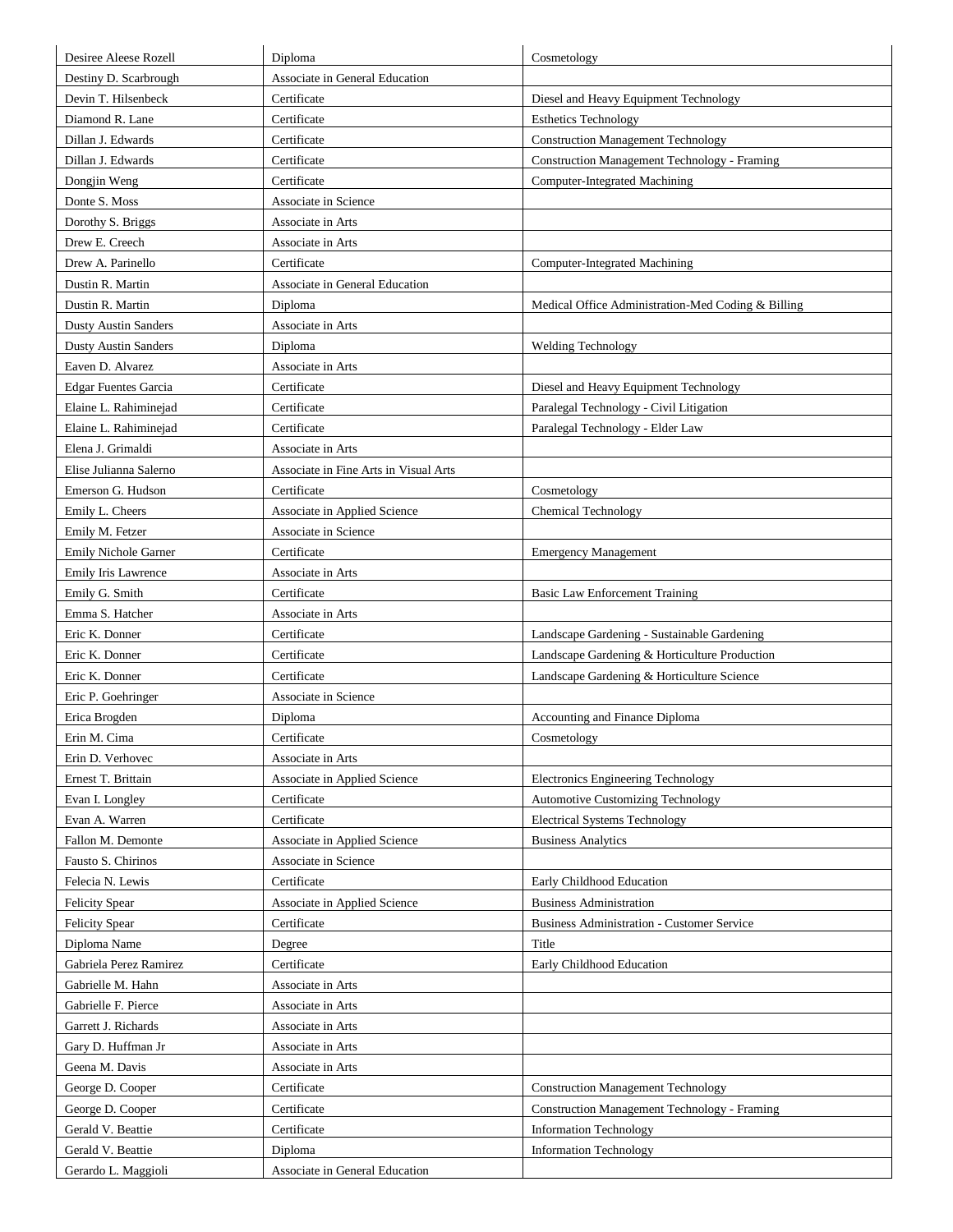| Grace A. Prillaman                     | Associate in Arts                                 |                                                                                      |
|----------------------------------------|---------------------------------------------------|--------------------------------------------------------------------------------------|
| Grayson F. Shallo                      | Certificate                                       | Air Conditioning, Heating & Refrigeration Technology                                 |
| Gregory E. Bender                      | Associate in Science                              |                                                                                      |
| Gregory L. Joyner                      | Certificate                                       | Computer-Integrated Machining                                                        |
| Hailey G. Clark                        | Associate in Applied Science                      | <b>Business Administration</b>                                                       |
| Hailey K. Dunn                         | Associate in Arts                                 |                                                                                      |
| Haley Hope Pavlinac                    | Associate in Arts                                 |                                                                                      |
| Hallee B. English                      | Certificate                                       | Early Childhood Education                                                            |
| Hanna Rae Wrubluski                    | Certificate                                       | Cosmetology                                                                          |
| Hanna Rae Wrubluski                    | Diploma                                           | Cosmetology                                                                          |
| Hannah A. Cotton                       | Associate in Arts                                 |                                                                                      |
| Hannah B. Howard                       | Associate in Applied Science                      | Occupational Therapy Assistant                                                       |
| Hannah B. Mosher                       | Associate in Science                              |                                                                                      |
| Harim M. Izaguirre Padilla             | Associate in Science                              |                                                                                      |
| Harsen P. Leyrer                       | Certificate                                       | <b>Automotive Customizing Technology</b>                                             |
| Heather Lynn Long                      | Associate in Arts                                 |                                                                                      |
| Heather Nicole Strickland              | Associate in Applied Science                      | Accounting                                                                           |
| Heather Nicole Strickland              | Certificate                                       | Accounting and Finance                                                               |
| Heather Nicole Strickland              | Diploma                                           | Accounting and Finance Diploma                                                       |
| Heidi L. Stauffer McDonald             | Associate in Arts                                 |                                                                                      |
| Helena N. Schutte                      | Associate in Science                              |                                                                                      |
| Henry S. Vakos                         | Certificate                                       | Architectural Technology                                                             |
| Heriberto Ramirez                      | Certificate                                       | Information Technology - Cybersecurity & Networking                                  |
|                                        |                                                   | <b>Basic Law Enforcement Training</b>                                                |
| Holden S. Hedgepeth<br>Hugh M. Slack   | Certificate<br>Certificate                        |                                                                                      |
|                                        | Certificate                                       | <b>Electrical Systems Technology</b>                                                 |
| Hunter D. Atkinson                     | Associate in Arts                                 | Mechatronics Engineering Technology Automation                                       |
| Hunter A. Hayes                        |                                                   |                                                                                      |
| Hunter A. Swinson<br>Hunter A. Swinson | Certificate                                       | Plumbing<br><b>Sustainability Technologies</b>                                       |
| Hunter A. Swinson                      | Certificate<br>Certificate                        | Sustainability Technologies - Building Performance                                   |
|                                        |                                                   |                                                                                      |
| Ian P. Thackrah<br>Ilissa A. E. Klein  | Certificate                                       | <b>Information Technology</b>                                                        |
| Irena G. Carroll                       | Associate in Arts                                 |                                                                                      |
|                                        | Certificate                                       | Nurse Aide                                                                           |
| Ivey M. Winberry                       | Associate in Arts<br>Certificate                  |                                                                                      |
| Jack R. Connolly                       |                                                   | <b>Information Technology</b><br>Information Technology - Cybersecurity & Networking |
| Jack R. Connolly                       | Certificate                                       |                                                                                      |
| Jack L. Milby<br>Jackson R. Barber     | Associate in Arts<br>Associate in Applied Science | <b>Construction Management Technology</b>                                            |
| Jacob E. Coffman                       | Associate in Arts                                 |                                                                                      |
| Jacob Dalton Lewis                     | Associate in General Education                    |                                                                                      |
|                                        | Associate in Applied Science                      |                                                                                      |
| Jacob D. McIlwain                      |                                                   | <b>Chemical Technology</b>                                                           |
| Jacob A. Moyers                        | Certificate<br>Certificate                        | Air Conditioning, Heating & Refrigeration Technology                                 |
| Jacob S. Strickland<br>Jade C. Karsten | Certificate                                       | <b>Basic Law Enforcement Training</b><br>Early Childhood Education                   |
|                                        |                                                   |                                                                                      |
| Jade M. Nobles                         | Certificate                                       | <b>Esthetics Technology</b>                                                          |
| Jaime Hernandez                        | Certificate                                       | <b>Automotive Systems Technology</b>                                                 |
| Jaime Hernandez                        | Diploma                                           | <b>Automotive Systems Technology</b>                                                 |
| Jair P. Redmond                        | Associate in Arts                                 |                                                                                      |
| Jake T. Lewis                          | Certificate                                       | Electronics Engineering Tech                                                         |
| Jalissa Freeman                        | Certificate                                       | Accounting and Finance                                                               |
| James M. Ammons                        | Associate in Arts - Pre Psychology                |                                                                                      |
| James G. Boatwright                    | Associate in Science                              |                                                                                      |
| James R. Collette                      | Associte in Arts - Pre History                    |                                                                                      |
| James Beau Gibson                      | Associate in Fine Arts in Theatre                 |                                                                                      |
| James R. Morton                        | Associate in Applied Science                      | <b>Emergency Medical Science</b>                                                     |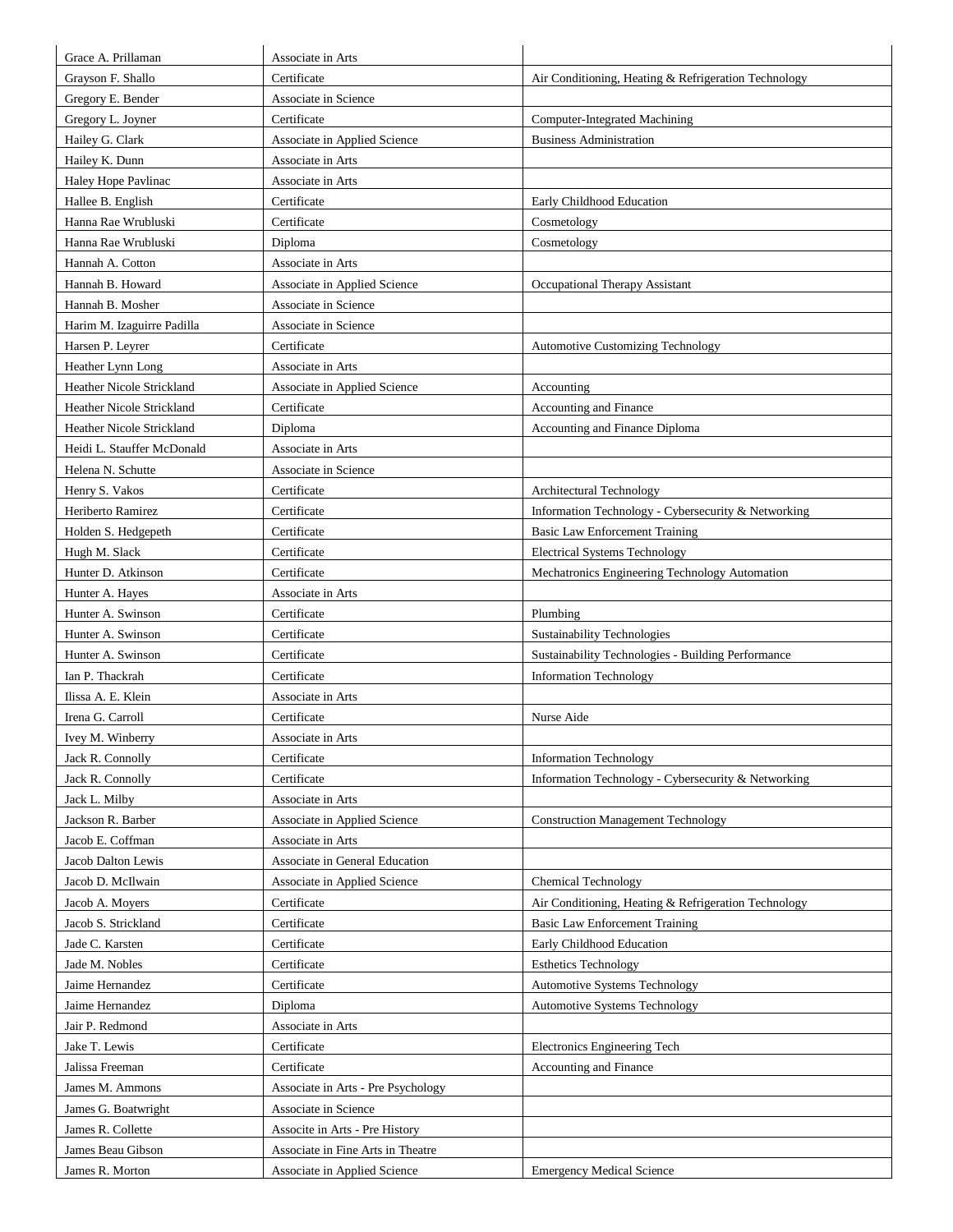| James Z. Taylor          | Certificate                     | <b>Basic Law Enforcement Training</b>                  |
|--------------------------|---------------------------------|--------------------------------------------------------|
| Jameson G. Ray           | Associate in Applied Science    | <b>Interior Design</b>                                 |
| Jane F. Sokoloski        | Associate in Applied Science    | <b>Interior Design</b>                                 |
| Janette Marie Wolnitzek  | Associate in Arts               |                                                        |
| Janine E. Brecheisen     | Certificate                     | <b>Construction Management Technology Project Mgmt</b> |
| Janine E. Brecheisen     | Certificate                     | Sustainability Technologies - Building Performance     |
| Jared Allen Griffin      | Associate in Arts               |                                                        |
| Jarmal C. Flood          | Associate in Arts               |                                                        |
| Jasmin Maria Norris      | Associate in Science            |                                                        |
| Jasmine N. Watkins       | Certificate                     | Cosmetology                                            |
| Jasmine N. Watkins       | Diploma                         | Cosmetology                                            |
| Jason R. Brant           | Certificate                     | Mechatronics Engineering Technology Automation         |
| Jay Charles Brandon      | Certificate                     | <b>Information Technology</b>                          |
| Jayana J. Nicholson      | Associate in Science            |                                                        |
| Jaynie Elizabeth Crapo   | Associate in Applied Science    | Early Childhood Education                              |
| Jayse G. Attoe           | Associate in Arts               |                                                        |
| Jean Michel Eric Druhen  | Associate in Fine Arts in Music |                                                        |
| Jeffrey R. Peterson      | Associate in Arts               |                                                        |
| Jennifer M. MacCarter    | Certificate                     | Air Conditioning, Heating & Refrigeration Technology   |
| Jennifer B. Rowe         | Associate in Science            |                                                        |
| Jennifer L. Squires      | Certificate                     | <b>Business Administration - Office Systems</b>        |
| Jennifer L. Squires      | Diploma                         | Business Administration - Office Systems               |
| Jennifer Creta Sutton    | Certificate                     | Construction Management Technology Project Mgmt        |
| Jeremy G. Liposcak       | Certificate                     | <b>Sustainability Technologies</b>                     |
| Jeremy G. Liposcak       | Certificate                     | Sustainability Technologies - Building Performance     |
| Jerryd E. Jones          | Certificate                     | <b>Construction Management Technology</b>              |
| Jerryd E. Jones          | Certificate                     | <b>Construction Management Technology - Framing</b>    |
| Jesse Willard Langston   | Associate in Applied Science    | Electronics Engineering Technology                     |
| Jesse Willard Langston   | Certificate                     | Electronics Engineering Tech - LAN Cabling Technician  |
| Jessica G. Burnett       | Associate in Arts               |                                                        |
| Jessica Fugate Taskey    | Associate in Arts               |                                                        |
| Jessica L. Self          | Certificate                     | Cosmetology                                            |
| Jessica L. Self          | Diploma                         | Cosmetology                                            |
| Jessica Ann Starkey      | Associate in Arts               |                                                        |
| Jillian Rose Smerekanicz | Associate in Arts               |                                                        |
| Joanna R. Marshburn      | Associate in Science            |                                                        |
| Jodie N. Harward         | Certificate                     | <b>Business Analytics</b>                              |
| Jody M. Wall             | Associate in Applied Science    | Electronics Engineering Technology                     |
| Jody M. Wall             | Certificate                     | Electronics Engineering Tech                           |
| Jody M. Wall             | Certificate                     | Electronics Engineering Tech - LAN Cabling Technician  |
| Johan Trejo              | Associate in Applied Science    | Criminal Justice Technology                            |
| Johan Trejo              | Associate in General Education  |                                                        |
| John Boswell             | Certificate                     | <b>Construction Management Technology - Framing</b>    |
| John G. Burkee           | Certificate                     | Mechanical Engineering Technology                      |
| John G. Burkee, III      | Certificate                     | Mechanical Engineering Technology                      |
| John A. Craig            | Certificate                     | <b>Information Technology</b>                          |
| John I. Riddle           | Certificate                     | <b>Electrical Systems Technology</b>                   |
| John C. Walker           | Associate in Applied Science    | <b>Information Technology</b>                          |
| John C. Walker           | Certificate                     | <b>Information Technology - Computer Forensics</b>     |
| John C. Walker           | Diploma                         | Information Technology - CyberSecurity & Networking    |
| John Kody Warlick        | Associate in Science            |                                                        |
| Johnny M. Brown, Jr.     | Certificate                     | Plumbing                                               |
| Johnny M. Brown, Jr.     | Diploma                         | Plumbing                                               |
| Jonas M. Brock           | Associate in Arts               |                                                        |
| Jordan R. Duncan         | Certificate                     | <b>Electrical Systems Technology</b>                   |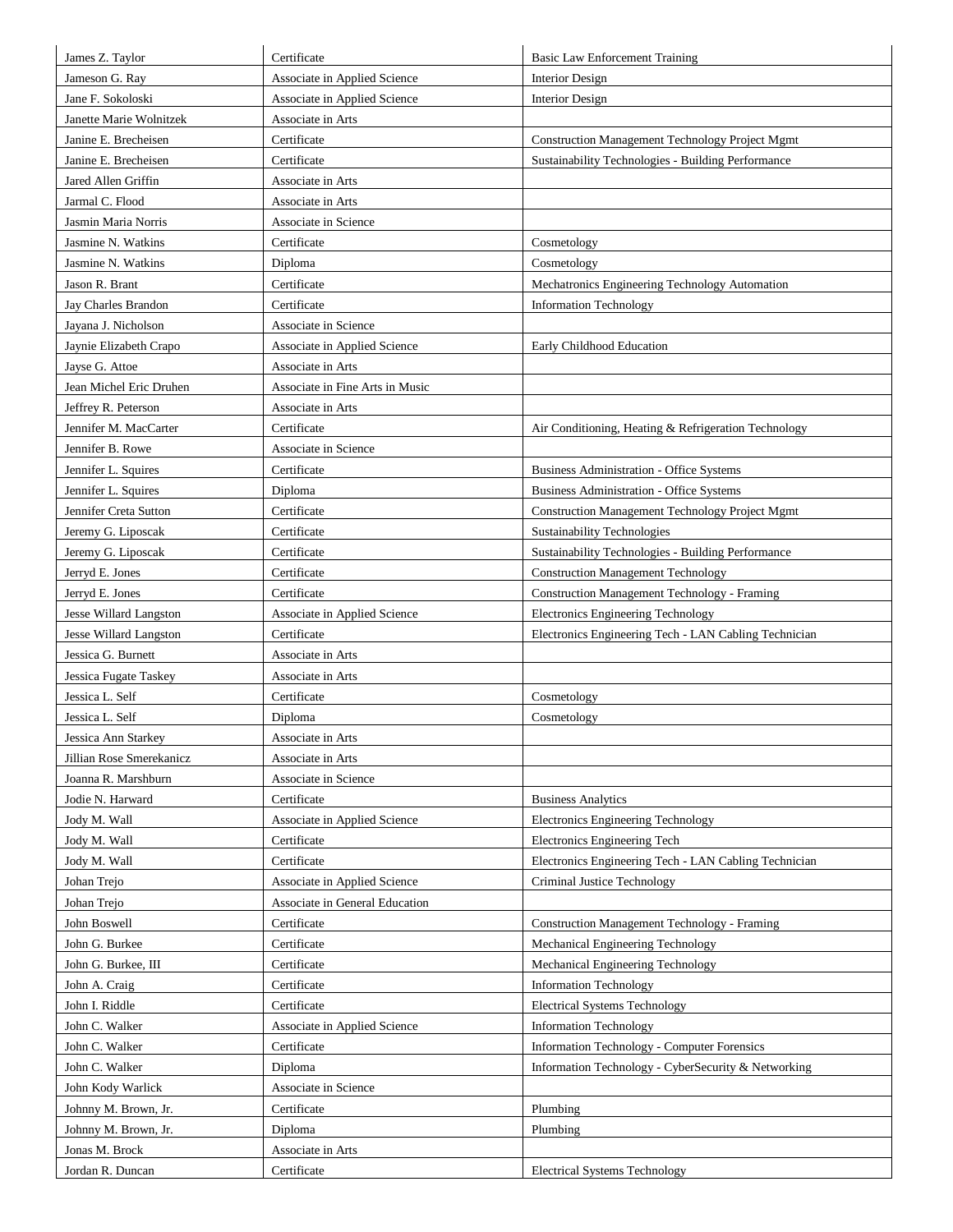| Jordan A. Waters           | Certificate                    | Landscape Gardening - Retention Pond Management       |
|----------------------------|--------------------------------|-------------------------------------------------------|
| Joseph W. Batton           | Certificate                    | <b>Electrical Systems Technology</b>                  |
| Joseph A. Churchill        | Certificate                    | Diesel and Heavy Equipment Technology                 |
| Joseph S. Galyean          | Associate in Applied Science   | Film and Video Production Technology                  |
| Joseph S. Galyean          | Certificate                    | Film and Video Production Technology                  |
| Joseph A. Lamonte          | Associate in Arts              |                                                       |
| Joshua Graham Benson       | Associate in Applied Science   | Diesel and Heavy Equipment Technology                 |
| Joshua Graham Benson       | Certificate                    | Diesel and Heavy Equipment Technology                 |
| Joshua Graham Benson       | Diploma                        | Diesel and Heavy Equipment Technology                 |
| Joshua A. Powell           | Certificate                    | Electronics Engineering Tech                          |
| Joshua Francis Quinn       | Associate in Arts              |                                                       |
| Joshua C. Roberts          | Certificate                    | Computer-Integrated Machining                         |
| Joshua C. Turner           | Certificate                    | <b>Computer-Integrated Machining</b>                  |
| Julian G. Kozloff          | Certificate                    | <b>Emergency Management</b>                           |
| Julliane E. De Souza       | Certificate                    | <b>Construction Management Technology</b>             |
| Julliane E. De Souza       | Certificate                    | <b>Construction Management Technology - Framing</b>   |
| Justin M. Barks            | Certificate                    | Computer-Integrated Machining                         |
| Justin K. Hooper           | Associate in Arts              |                                                       |
| Justin T. Ward             | Certificate                    | <b>Emergency Management</b>                           |
| Justin F. Wright           | Certificate                    | <b>Information Technology</b>                         |
| Kamran Pigford             | Certificate                    | Welding Technology - SMAW/GTAW                        |
| Kara E. Kube               | Associate in Applied Science   | <b>Interior Design</b>                                |
| Karen Nicole Andrews       | Diploma                        | <b>Welding Technology</b>                             |
| Karen T. Lee               | Certificate                    | Basic Law Enforcement Training                        |
| Karen L. Sboto             | Associate in Arts              |                                                       |
| Karina Sanchez             | Associate in Arts              |                                                       |
| Katelyn B. Barnes          | Certificate                    | Cosmetology                                           |
| Katelyn Rose-Marie Harless | Associate in Applied Science   | <b>Construction Management Technology</b>             |
| Katelyn Rose-Marie Harless | Certificate                    | <b>Construction Management Technology</b>             |
| Katelyn Rose-Marie Harless | Certificate                    | <b>Construction Management Technology - Framing</b>   |
| Katelynn Nicole Teller     | Associate in Arts              |                                                       |
| Katherine J. Lee           | Certificate                    | <b>Esthetics Technology</b>                           |
| Katherine H. Tharrington   | Associate in Arts              |                                                       |
| Kathleen N. Patterson      | Certificate                    | <b>Information Technology</b>                         |
| Katie Michelle Jarvis      | Associate in Arts              |                                                       |
| Katlyn Elaine Curry        | Associate in Arts              |                                                       |
| Kayla E. Barnett           | Associate in Arts              |                                                       |
| Kayla N Calvert            | Associate in Science           |                                                       |
| Kayla Nicole Herring       | Associate in Arts              |                                                       |
| Keith Tavalozzi            | Certificate                    | <b>Information Technology</b>                         |
| Kelly Bondeson             | Associate in Applied Science   | Marine Technology                                     |
| Kelly Bondeson             | Associate in General Education |                                                       |
| Kelly N. Carroll           | Diploma                        | Medical Office Administration-Med Coding & Billing    |
| Kennedy Maleigha Sullivan  | Associate in Science           |                                                       |
| Kenneth M. Uhlfelder       | Certificate                    | <b>Basic Law Enforcement Training</b>                 |
| Kensey L. Smith            | Associate in Arts              |                                                       |
| Kent Andrew Griffin        | Associate in Arts              |                                                       |
| Kentrell S. Moore          | Certificate                    | <b>Automotive Customizing Technology</b>              |
| Kesalin S. Baldwin Rooks   | Associate in Applied Science   | Veterinary Medical Technology                         |
| Kevin D. Coleman           | Certificate                    | Air Conditioning, Heating & Refrigeration Technology  |
| Kevin Joyce                | Certificate                    | <b>Information Technology</b>                         |
| Kevin Maldonado            | Associate in Applied Science   | Electronics Engineering Technology                    |
| Kevin Maldonado            | Associate in General Education |                                                       |
| Kevin Maldonado            | Certificate                    | Electronics Engineering Tech - Industrial Controls    |
| Kevin Maldonado            | Certificate                    | Electronics Engineering Tech - LAN Cabling Technician |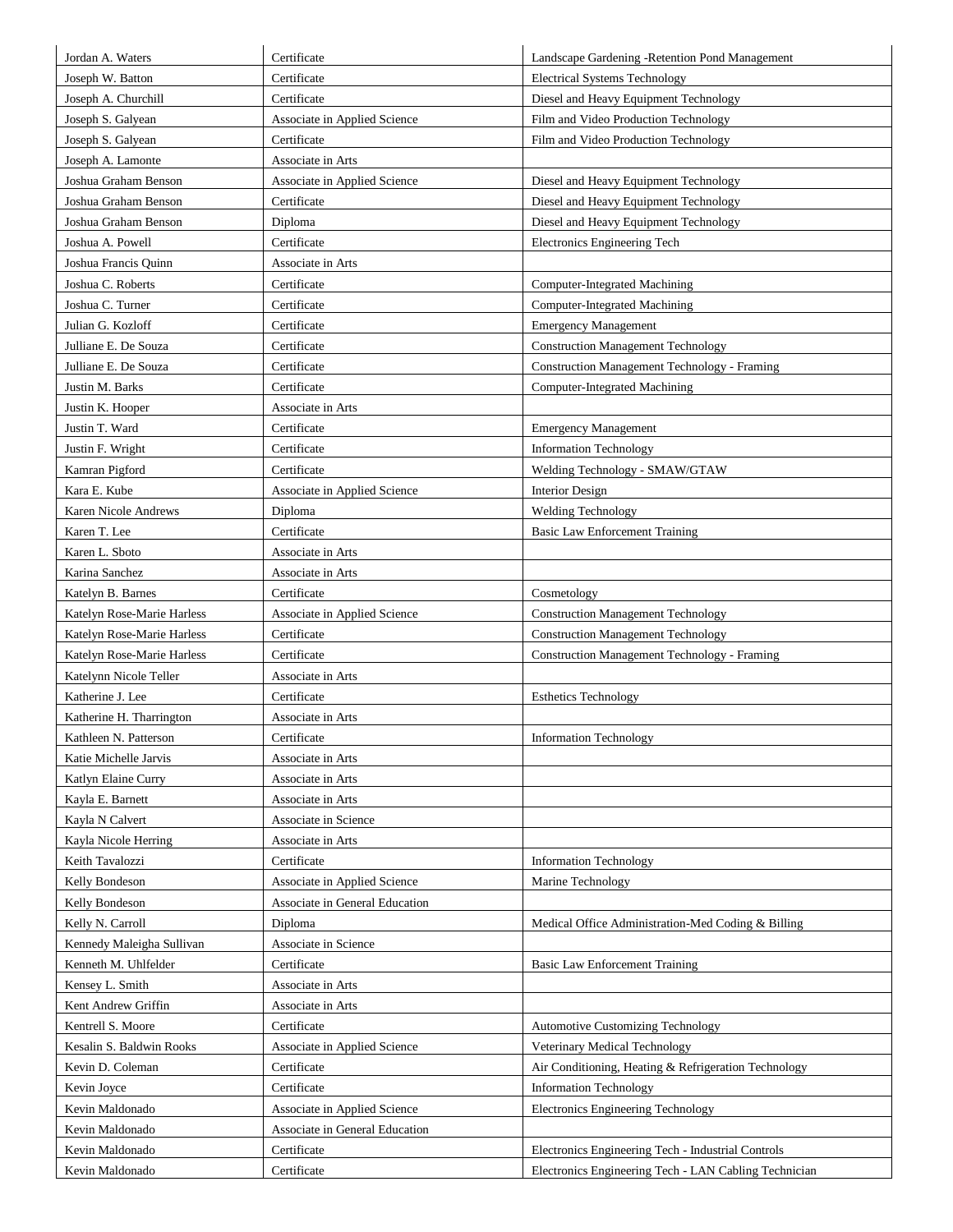| Kevin J. Young           | Certificate                    | <b>Electrical Systems Technology</b>                 |
|--------------------------|--------------------------------|------------------------------------------------------|
| Kimberly A. Karpinski    | Associate in Science           |                                                      |
| Kiyah N. Dietz           | Certificate                    | <b>Business Administration - Customer Service</b>    |
| Kourtnei D. Martin       | Associate in General Education |                                                      |
| Kristen Amber Foy        | Associate in General Education |                                                      |
| Kristian N. Cannady      | Associate in Arts              |                                                      |
| Krystle L. Lamoreaux     | Associate in Arts              |                                                      |
| Kyle D. Bish             | Certificate                    | Diesel and Heavy Equipment Technology                |
| Kyle Livingston Lewis    | Associate in Applied Science   | <b>Business Administration</b>                       |
| Kylie F. Hobgood         | Associate in Arts              |                                                      |
| Lance Matthew Wenig      | Certificate                    | Air Conditioning, Heating & Refrigeration Technology |
| Lance Matthew Wenig      | Diploma                        | Air Conditioning, Heating & Refrigeration Technology |
| Landice B. Helton        | Associate in Arts              |                                                      |
| Lane A. Roe              | Certificate                    | Information Technology - Computer Forensics          |
| Lane A. Roe              | Certificate                    | Information Technology - Cybersecurity & Networking  |
| Larry L. Redenbaugh, III | Certificate                    | Electronics Engineering Tech                         |
| Lashonia S. Burns        | Associate in Applied Science   | <b>Information Technology</b>                        |
| Latoya K. Stephens       | Diploma                        | Medical Office Administration-Med Coding & Billing   |
| Laura Lavezzo            | Associate in General Education |                                                      |
| Laura McGann             | Associate in Applied Science   | Architectural Technology                             |
| Lauren E. Brooks         | Associate in Arts              |                                                      |
| Lauren N. Locorriere     | Associate in Arts              |                                                      |
| Le Dang Khoa Trang       | Associate in Science           |                                                      |
| Leah E. Gillikin         | Associate in Arts              |                                                      |
| Leah Marlena Sander      | Associate in Arts              |                                                      |
| Lindan Ditzler Wierse    | Associate in Science           |                                                      |
| Lisa Diane Murabito      | Associate in Science           |                                                      |
| Lisa M. Werlitz          | Associate in Arts              |                                                      |
| Loni Sykes               | Diploma                        | Pharmacy Technology                                  |
| Lonnie C. Wright         | Certificate                    | <b>Information Technology</b>                        |
| Lubov Gerasimov          | Associate in Arts              |                                                      |
| Lucy Cheyenne Myers      | Associate in Arts              |                                                      |
| Luis Martinezreyes       | Associate in Arts              |                                                      |
| Luke S. Gouge            | Certificate                    | <b>Automotive Customizing Technology</b>             |
| Madeline R. Fowler       | Associate in Arts              |                                                      |
| Madison G. Heitman       | Associate in Science           |                                                      |
| Madison T. Howard        | Certificate                    | Early Childhood Education                            |
| Madison Hope Kimsey      | Associate in Arts              |                                                      |
| Madison E. Kita          | Associate in Science           |                                                      |
| Madison G. Maranda       | Associate in Science           |                                                      |
| Makayla Renee Sanders    | Diploma                        | Cosmetology                                          |
| Malachi Hyunray Bergmann | Associate in Arts              |                                                      |
| Malik I. Jones           | Certificate                    | <b>Automotive Systems Technology</b>                 |
| Marco A. Perez           | Associate in Arts              |                                                      |
| <b>Margaret Howes</b>    | Associate in Arts              |                                                      |
| Maria Speaks             | Associate in Arts              |                                                      |
| Marina Jasmine Garcia    | Associate in Arts              |                                                      |
| Marquis Booker           | Diploma                        | Air Conditioning, Heating & Refrigeration Technology |
| Mary C. Franks           | Certificate                    | Early Childhood Education                            |
| Mason A. Chandler        | Certificate                    | Cosmetology                                          |
| Mason A. Chandler        | Diploma                        | Cosmetology                                          |
| Matthew T. Beverage      | Certificate                    | <b>Electrical Systems Technology</b>                 |
| Matthew John Capobianco  | Associate in General Education |                                                      |
| Matthew James Conca      | Associate in Science           |                                                      |
| Matthew E. Dolan         | Associate in Science           |                                                      |
|                          |                                |                                                      |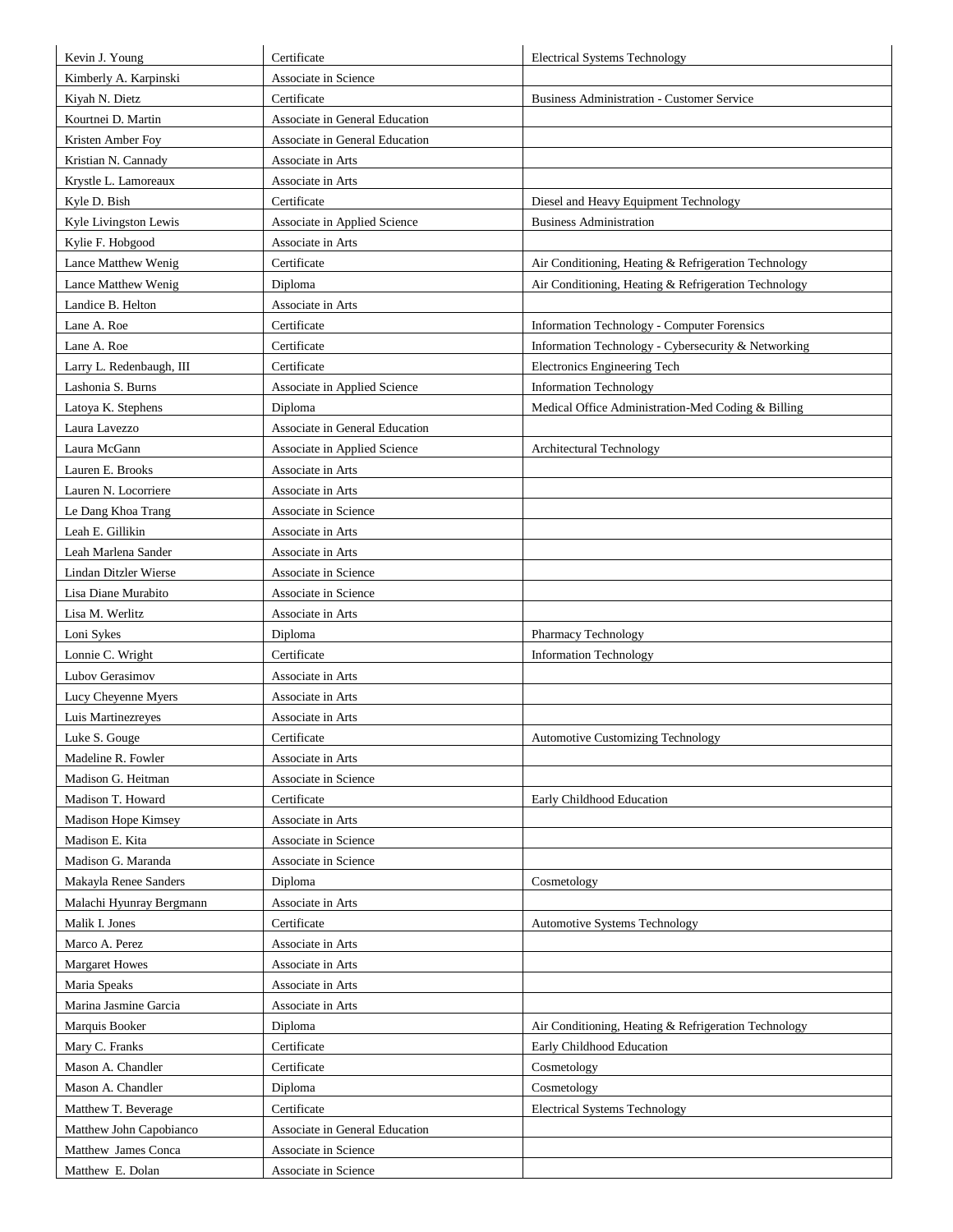| Matthew Logan Francisco            | Associate in Science           |                                                      |
|------------------------------------|--------------------------------|------------------------------------------------------|
| Matthew A. Kipar                   | Certificate                    | <b>Construction Management Technology - Framing</b>  |
| Matthew M. Lashaw                  | Certificate                    | Air Conditioning, Heating & Refrigeration Technology |
| Matthew T. MacDowall               | Associate in Applied Science   | <b>Automotive Systems Technology</b>                 |
| Matthew D. Mortenson               | Certificate                    | <b>Information Technology</b>                        |
| Matthew C. Poole                   | Associate in Arts              |                                                      |
| Matthew R. Schmied                 | Certificate                    | Computer-Integrated Machining                        |
| Matthias Walch                     | Certificate                    | <b>Construction Management Technology</b>            |
| Maxwell Michael Cardenas Roen      | Associate in Science           |                                                      |
| Meagan E. Gonzalez                 | Associate in Science           |                                                      |
| Megan C. Brown                     | Associate in Arts              |                                                      |
| Megan L. Ingram                    | Certificate                    | <b>Business Analytics</b>                            |
| Megan C. Jimenez                   | Associate in Arts              |                                                      |
| Megan L. McBride                   | Certificate                    | Welding Technology - GTAW/GMAW                       |
| Megan L. McBride                   | Certificate                    | Welding Technology - SMAW/GTAW                       |
| Megan L. McBride                   | Diploma                        | <b>Welding Technology</b>                            |
| Megan M. Morrisey                  | Associate in Arts              |                                                      |
| Megan Dawn Raynor                  | Associate in Applied Science   | <b>Business Administration</b>                       |
|                                    | Associate in General Education |                                                      |
| Megan Dawn Raynor                  | Certificate                    | <b>Business Administration - Office Systems</b>      |
| Megan Dawn Raynor                  |                                |                                                      |
| Megan E. Vensland                  | Associate in Arts              |                                                      |
| Meghan T. Wenner                   | Associate in Applied Science   | Film and Video Production Technology                 |
| Meghan T. Wenner                   | Certificate                    | Film and Video Production Technology                 |
| Melinda K. Fullwood                | Associate in Arts              |                                                      |
| Micah E. Griffin                   | Associate in Arts              |                                                      |
| Micah R. Noves                     | Associate in Science           |                                                      |
| Michael Scott Buskill              | Associate in General Education |                                                      |
| Michael A. Collins                 | Certificate                    | Welding Technology - GTAW/GMAW                       |
| Michael A. Collins                 | Certificate                    | Welding Technology - SMAW/GTAW                       |
| Michael A. Collins                 | Diploma                        | Welding Technology                                   |
| Michael H. Guay                    | Certificate                    | Air Conditioning, Heating & Refrigeration Technology |
| Michael Nelson Lee                 | Associate in General Education |                                                      |
| Michael J. Miller                  | Associate in Arts              |                                                      |
| Michael A. Montes                  | Certificate                    | Mechatronics Engineering Technology Automation       |
| Michael Lacy Parker                | Certificate                    | Air Conditioning, Heating & Refrigeration Technology |
| Michael Lacy Parker                | Diploma                        | Air Conditioning, Heating & Refrigeration Technology |
| Michael Y. Saleeby                 | Associate in Arts              |                                                      |
| Michael J. Toon                    | Associate in Applied Science   | <b>Industrial Systems Technology</b>                 |
| Michael J. Toon                    | Certificate                    | <b>Electrical Systems Technology</b>                 |
| Michael J. Toon                    | Certificate                    | <b>Industrial Systems Technology</b>                 |
| Michaela A. Boone                  | Associate in Arts              |                                                      |
| Michelle Pepper Batts              | Associate in Applied Science   | Marine Technology                                    |
| Michelle Pepper Batts              | Associate in General Education |                                                      |
| Michelle Nicole Leinhauser-Edwards | Associate in Arts              |                                                      |
| Miranda M. Davis                   | Associate in General Education |                                                      |
| Miranda S. Spell                   | Associate in Arts              |                                                      |
| Miriam Hernandez                   | Certificate                    | Architectural Technology                             |
| Mitch Pellerin                     | Certificate                    | <b>Information Technology</b>                        |
| Mitchell R. Norman                 | Associate in Applied Science   | Film and Video Production Technology                 |
| Mohamed Kharbat                    | Certificate                    | Air Conditioning, Heating & Refrigeration Technology |
| Molly Brodbeck                     | Associate in Arts              |                                                      |
| Morgan L. Agiovlassitis            | Associate in Arts              |                                                      |
| Morgan B. Wolfe                    | Diploma                        | Cosmetology                                          |
| Naomi A. Buetow                    | Associate in Science           |                                                      |
| Natalia Santiago-Gomez             | Associate in Arts              |                                                      |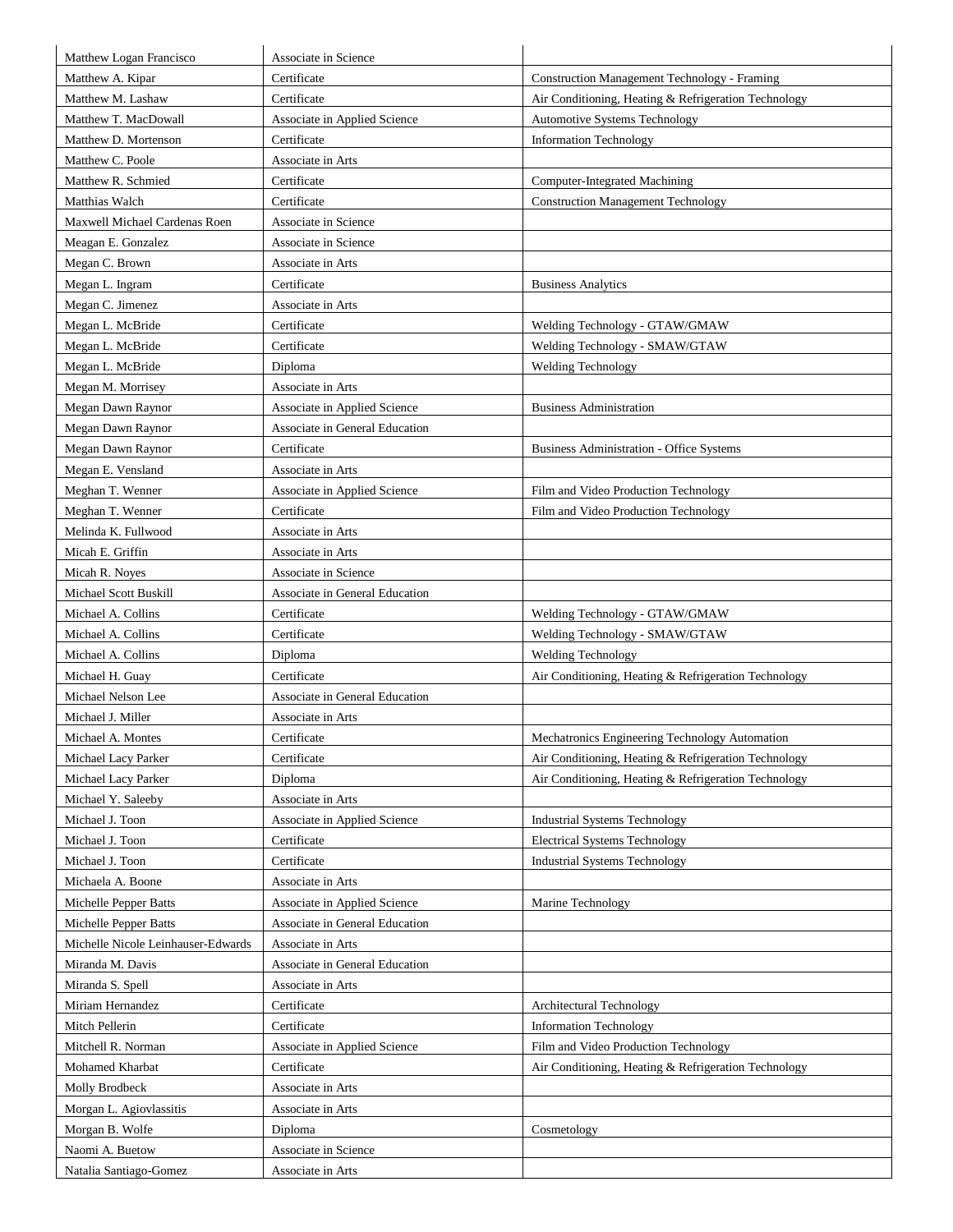| Natalie Elaine Leggett      | Diploma                        | Cosmetology                                            |
|-----------------------------|--------------------------------|--------------------------------------------------------|
| Natasha Staley              | Associate in Arts              |                                                        |
| Nathan B. Batts             | Certificate                    | Cosmetology                                            |
| Nathan R. Stine             | Associate in Applied Science   | <b>Information Technology</b>                          |
| Neal C. Jernigan            | Associate in Arts              |                                                        |
| Nekia J. Lott               | Certificate                    | <b>Business Administration - Customer Service</b>      |
| Nicholas R. Black           | Associate in Arts              |                                                        |
| Nickolas S. Huffman         | Certificate                    | Film and Video Production Technology                   |
| Nicole M. Betterbid         | Associate in Arts              |                                                        |
| Nicole E. Tetrault          | Associate in Arts              |                                                        |
| Nina S. Geodakyan           | Associate in Arts              |                                                        |
| Noah R. Edwards             | Certificate                    | Plumbing                                               |
| Noah R. Edwards             | Certificate                    | <b>Sustainability Technologies</b>                     |
| Noah R. Edwards             | Certificate                    | Sustainability Technologies - Building Performance     |
| Noah S. Jones               | Certificate                    | Computer-Integrated Machining                          |
| Noah W. Quaintance          | Certificate                    | <b>Construction Management Technology</b>              |
| Noah T. Rogers              | Associate in Science           |                                                        |
| Noah E. Simpson             | Certificate                    | Air Conditioning, Heating & Refrigeration Technology   |
| Octavio Luis Jr             | Certificate                    | <b>Construction Management Technology Project Mgmt</b> |
| Omar Hernandez Hernandez    | Certificate                    | <b>Information Technology</b>                          |
| Oriana Marie Bishop         | Certificate                    | <b>Esthetics Technology</b>                            |
| Owen Q. Caudill             | Certificate                    | Welding Technology                                     |
| Paige D. Clark              | Certificate                    | <b>Information Technology</b>                          |
| Pamela M. Hale              | Associate in Arts              |                                                        |
| Paris C. Holmes             | Associate in Arts              |                                                        |
| Patricia P. Lewis           | Associate in Applied Science   | Medical Office Administration                          |
| Patrick T. Covil            | Associate in Science           |                                                        |
| Patrick Collins Liddy       | Associate in Applied Science   | <b>Business Administration</b>                         |
| Paul M. Divitantonio        | Certificate                    | Basic Law Enforcement Training                         |
| Paul M. Schofield           | Certificate                    | <b>Construction Management Technology</b>              |
| Paul M. Schofield           | Certificate                    | Construction Management Technology - Framing           |
| Peyton G. Batchelor         | Associate in Applied Science   | <b>Culinary Arts</b>                                   |
| Peyton C. Murphy            | Certificate                    | <b>Basic Law Enforcement Training</b>                  |
| Philip Green                | Associate in Science           |                                                        |
| Philip C. Lindsey           | Certificate                    | Sustainability Technologies - Renewable Energy Tech    |
| Phillip D. Kennedy          | Certificate                    | Architectural Technology                               |
| Phillip Ucci, Jr.           | Associate in Fine Arts         |                                                        |
| Phyllis J. Henderson        | Certificate                    | Accounting and Finance                                 |
| Poe Lu Lu                   | Certificate                    | <b>Automotive Customizing Technology</b>               |
| Price J. Mealy              | Certificate                    | Mechanical Engineering Technology                      |
| Rachel S. Dolce             | Associate in Applied Science   | <b>Interior Design</b>                                 |
| Rajeehah Nationette Balogun | Certificate                    | <b>Esthetics Technology</b>                            |
| Raymond A. Khamthong        | Associate in Applied Science   | <b>Information Technology</b>                          |
| Raymond A. Khamthong        | Certificate                    | Information Technology - Network Administration        |
| Reed Burton Sampson         | Associate in Arts              |                                                        |
| Rhonda Diane Farrell        | Associate in General Education |                                                        |
| Rhys D. Thomas              | Associate in Arts              |                                                        |
| Richard A. Relihan          | Certificate                    | Accounting and Finance                                 |
| Riley T. Gnadt              | Certificate                    | Automotive Customizing Technology                      |
| Robert Beeland Rehder       | Certificate                    | Sustainability Technologies - Renewable Energy Tech    |
| Robert A. Smith             | Certificate                    | Welding Technology - SMAW/GTAW                         |
| Robin M. Baker              | Associate in Science           |                                                        |
| Robin T. Graham             | Certificate                    | Basic Law Enforcement Training                         |
| Robyn Frances Collins       | Associate in Science           |                                                        |
| Robyn B. Neill              | Certificate                    | <b>Computer-Integrated Machining</b>                   |
|                             |                                |                                                        |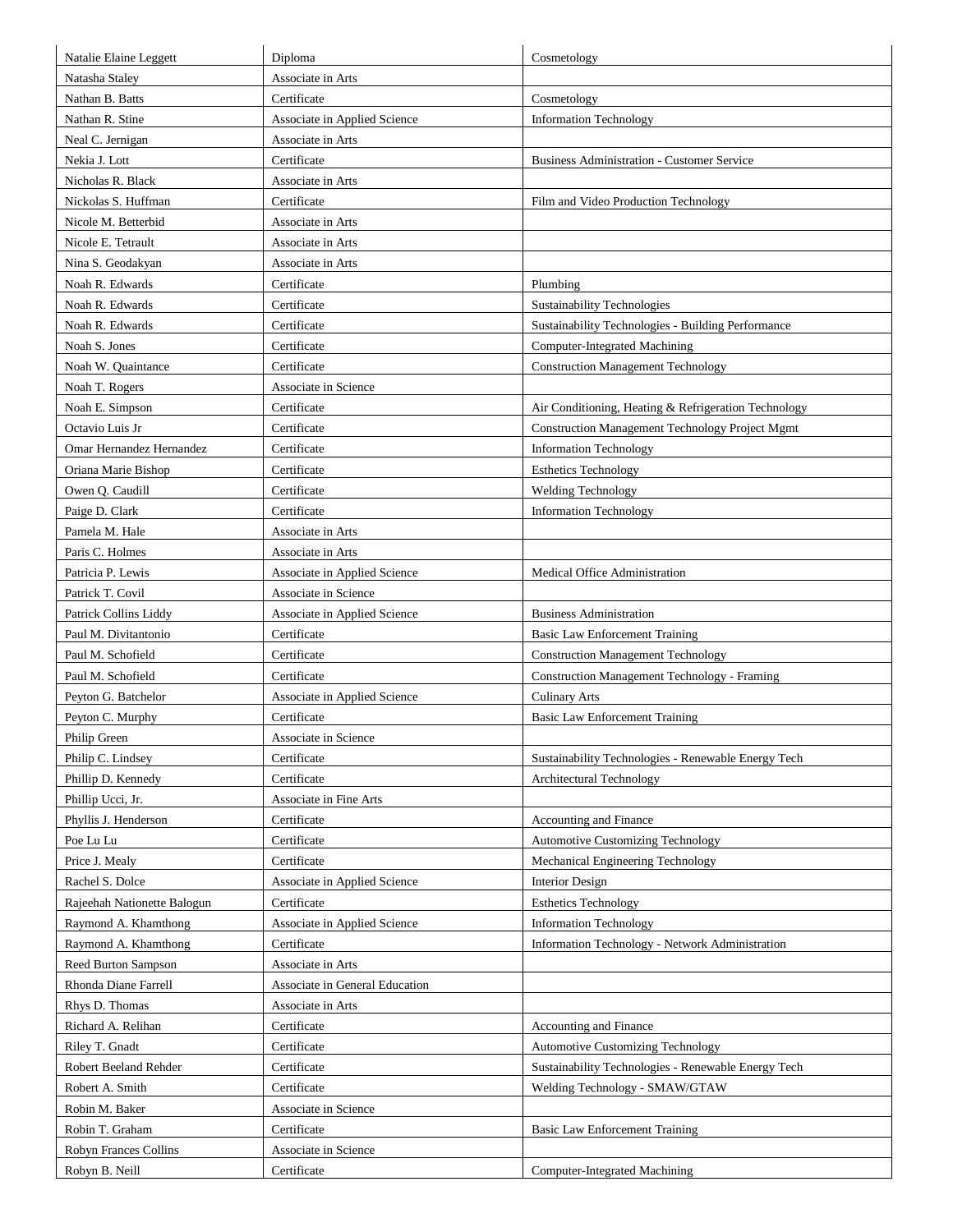| Rodolfo S. Zagal          | Certificate                           | Welding Technology - GTAW/GMAW                      |
|---------------------------|---------------------------------------|-----------------------------------------------------|
| Romello A. Robinson       | Associate in Arts                     |                                                     |
| Roxann L. Hubbard         | Certificate                           | <b>Hospitality Management</b>                       |
| Ruth C. Lewis             | Certificate                           | Early Childhood Education                           |
| Ryan C. Ayars             | Associate in Arts                     |                                                     |
| Ryan J. Beebe             | Certificate                           | Landscape Design                                    |
| Ryan J. Beebe             | Certificate                           | Landscape Gardening - Sustainable Gardening         |
| Ryan J. Beebe             | Certificate                           | Landscape Gardening & Horticulture Production       |
| Ryan J. Beebe             | Certificate                           | Landscape Gardening & Horticulture Science          |
| Ryan J. Beebe             | Certificate                           | Landscape Gardening -Retention Pond Management      |
| Ryan E. Behrent           | Certificate                           | Welding Technology - GTAW/GMAW                      |
| Ryan E. Behrent           | Certificate                           | Welding Technology - SMAW/GTAW                      |
| Ryan E. Behrent           | Diploma                               | <b>Welding Technology</b>                           |
| Ryan M. Brown             | Certificate                           | <b>Information Technology</b>                       |
| Ryan M. Brown             | Certificate                           | Information Technology - Cybersecurity & Networking |
| Ryan S. Conrad            | Certificate                           | Boat Building - Wooden                              |
| Ryan C. Tambis            | Certificate                           | <b>Information Technology</b>                       |
| Ryan M. Weiss             | Associate in Applied Science          | <b>Electrical System Technology</b>                 |
| Ryan M. Weiss             | Certificate                           | <b>Electrical Systems Technology</b>                |
| Ryleigh M. Tuttle         | Associate in Arts                     |                                                     |
| Salania N. Evans          | Associate in Applied Science          | <b>Construction Management Technology</b>           |
| Salania N. Evans          | Certificate                           | <b>Construction Management Technology</b>           |
| Salania N. Evans          | Certificate                           | <b>Construction Management Technology - Framing</b> |
| Samantha N. Jackson       | Certificate                           | <b>Information Technology</b>                       |
| Samantha Marie Sage       | Associate in General Education        |                                                     |
| Samantha L. Sheafer       | Associate in Applied Science          | Film and Video Production Technology                |
| Samantha L. Sheafer       | Certificate                           | Film and Video Production Technology                |
| Samantha A.nnalynn Slezak | Associate in Fine Arts in Visual Arts |                                                     |
| Samaria D. Dent           | Certificate                           | Accounting and Finance                              |
| Sarah J. Kiker            | Associate in Fine Arts Art            |                                                     |
| Sarah E. Klinedinst       | Certificate                           | Cosmetology                                         |
| Sarah Jade Kuenstler      | Associate in Science                  |                                                     |
| Sarah C. Lancaster        | Certificate                           | Cosmetology                                         |
| Sarah C. McGee            | Certificate                           | Cosmetology                                         |
| Sarah C. McGee            | Diploma                               | Cosmetology                                         |
| Sarah L. Saadeh           | Associate in General Education        |                                                     |
| Sarah L. Saadeh           | Certificate                           | <b>Esthetics Technology</b>                         |
| Sarah Katelyn Wells       | Associate in Applied Science          | <b>Business Administration</b>                      |
| Sarah Katelyn Wells       | Associate in General Education        |                                                     |
| Sarah Katelyn Wells       | Certificate                           | Business Administration - Banking and Finance       |
| Savannah K. Boyd          | Diploma                               | Medical Office Administration-Med Coding & Billing  |
| Sayvion Jones             | Certificate                           | <b>Information Technology</b>                       |
| Sean G. Diaz              | Associate in Applied Science          | <b>Automotive Systems Technology</b>                |
| Seth M. Wright            | Certificate                           | <b>Automotive Customizing Technology</b>            |
| Shanasa R. Scott          | Associate in Applied Science          | <b>Business Administration</b>                      |
| Shanasa R. Scott          | Diploma                               | <b>Business Administration - Office Systems</b>     |
| Shannon A. Jenkins        | Associate in Arts                     |                                                     |
| Shannon E. Liggins        | Associate in Arts                     |                                                     |
| Shaun M. Mc Kinley        | Certificate                           | <b>Electrical Systems Technology</b>                |
| Shaun A. Washington       | Certificate                           | <b>Information Technology</b>                       |
| Shelby Nicole Walther     | Associate in Arts                     |                                                     |
| Shiann M. Bradley         | Associate in Applied Science          | Early Childhood Education Non-Licensure Transfer    |
| Shiloh R. Autry           | Certificate                           | Paralegal Technology - Elder Law                    |
| Shqvanner A. Allen        | Certificate                           | Accounting and Finance                              |
| Sienna S. Owens           | Associate in Arts                     |                                                     |
|                           |                                       |                                                     |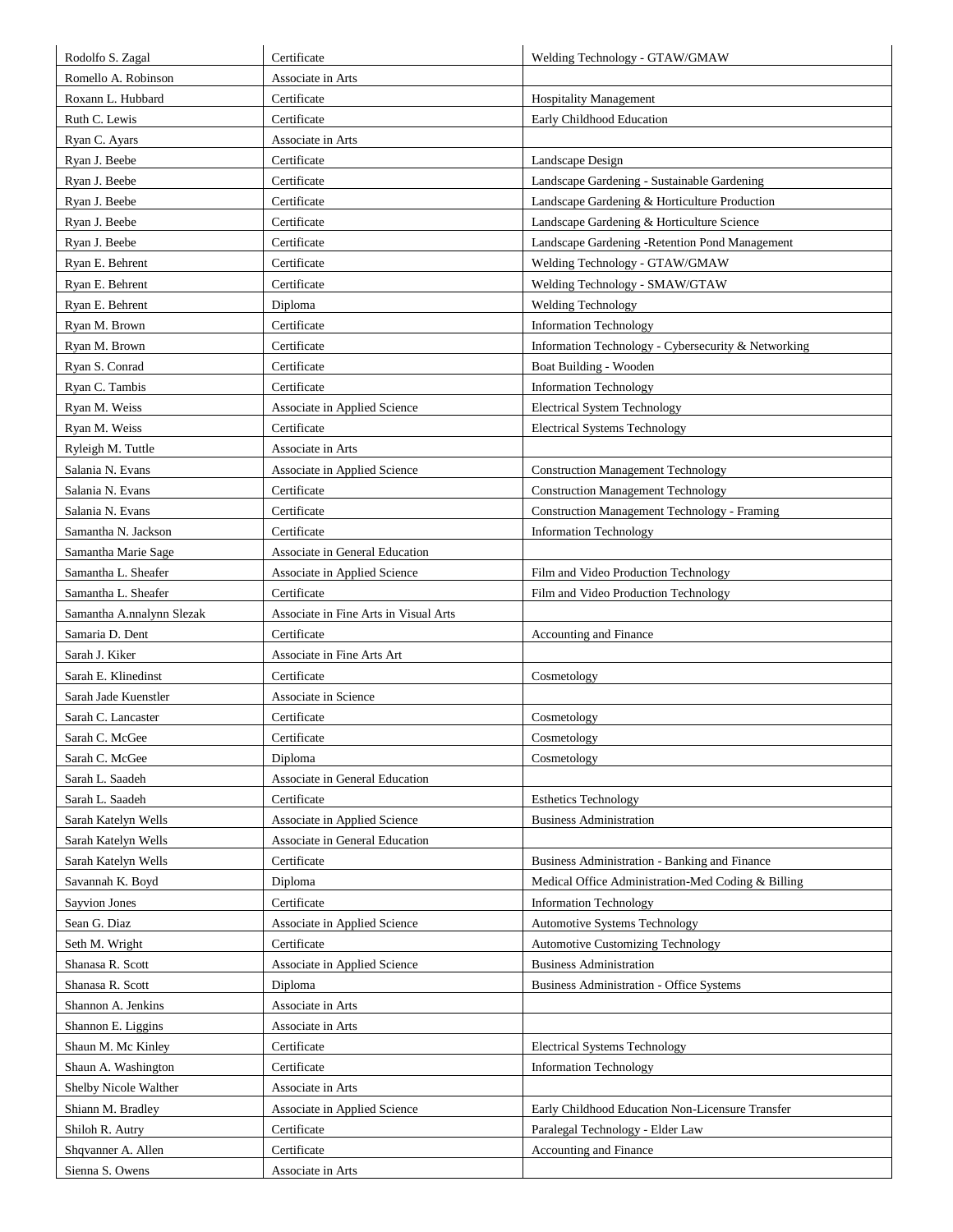| Simon P. Daughtry            | Associate in Applied Science          | Computer-Integrated Machining                        |
|------------------------------|---------------------------------------|------------------------------------------------------|
| Skylar E. Barton             | Certificate                           | <b>Information Technology</b>                        |
| Skylar Marie Simmons         | Associate in Science                  |                                                      |
| Skyler Giolitti              | Certificate                           | Cosmetology                                          |
| <b>Spencer Cook</b>          | Associate in Applied Science          | <b>Electrical System Technology</b>                  |
| Spencer Cook                 | Certificate                           | <b>Electrical Systems Technology</b>                 |
| <b>Spencer Cook</b>          | Diploma                               | <b>Electrical Systems Technology</b>                 |
| Stephanie Nicole Buskill     | Associate in General Education        |                                                      |
| Stephanie Taylor Martin      | Associate in Applied Science          | <b>Baking and Pastry Arts</b>                        |
| Stephanie Patrick            | Certificate                           | Business Administration - Mgmt and Supervision       |
| Stephanie Jocelyn Salcido    | Diploma                               | Cosmetology                                          |
| Stephanie P. Singletary      | Associate in Arts                     |                                                      |
| Stephanie L. Taylor          | Associate in Science                  |                                                      |
| Stephen C. Meredith          | Certificate                           | <b>Electrical Systems Technology</b>                 |
| Steven Almanzar              | Certificate                           | <b>Construction Management Technology</b>            |
| Sulmy Y. Castro              | Associate in Applied Science          | Criminal Justice Technology                          |
| Sulmy Y. Castro              | Certificate                           | Criminal Justice Technology                          |
| <b>Sydney Nicole Hicks</b>   | Associate in Applied Science          | Medical Office Administration                        |
| <b>Sydney Nicole Hicks</b>   | Diploma                               | Medical Office Administration-Med Coding & Billing   |
| Tabatha Marie Abbott         | Associate in Fine Arts in Visual Arts |                                                      |
| Tahira Y. Perry              | Associate in General Education        |                                                      |
| Tamatha L. Connor            | Certificate                           | Cosmetology                                          |
| Tanesha D. Williams          | Associate in General Education        |                                                      |
| Tanner R. Batts              | Associate in Fine Arts in Theatre     |                                                      |
| Tanner B. Gittrich           | Associate in Arts                     |                                                      |
| Tanner J. Miskech            | Diploma                               | Air Conditioning, Heating & Refrigeration Technology |
| Tanner M. Rouse              | Certificate                           | Film and Video Production Technology                 |
| Tate M. Henry                | Certificate                           | Welding Technology - SMAW/GTAW                       |
| Tate M. Henry                | Diploma                               | <b>Welding Technology</b>                            |
| Tatiyanna V. Venable         | Associate in Science                  |                                                      |
| Tavian T. McHardy            | Certificate                           | Collision Repair and Refinishing Technology          |
| Taylor A. Anderson           | Diploma                               | Medical Office Administration-Med Coding & Billing   |
| Taylor G. Long               | Certificate                           | Cosmetology                                          |
| Taylor Burks Nicole McDaniel | Associate in Science                  |                                                      |
| Taylor N. Moore              | Associate in Arts                     |                                                      |
| Taylor N. Snead              | Associate in Science                  |                                                      |
| Taylor M. Williams           | Associate in Arts                     |                                                      |
| Telisa Z. Claudio            | Associate in General Education        |                                                      |
| Telisa Z. Claudio            | Certificate                           | Nurse Aide                                           |
| Teresa C. Parada             | Certificate                           | Cosmetology                                          |
| Terissa S. Jordan            | Associate in Arts                     |                                                      |
| Thomas K. Chaffin            | Certificate                           | Diesel and Heavy Equipment Technology                |
| Thomas B. Hilton             | Certificate                           | Architectural Technology                             |
| Thomas James Radford         | Associate in Engineering              |                                                      |
| Thomas James Radford         | Associate in Science                  |                                                      |
| Thomas Schulte               | Certificate                           | <b>Construction Management Technology</b>            |
| Thomas Schulte               | Certificate                           | <b>Construction Management Technology - Framing</b>  |
| Thomas J. Willman            | Certificate                           | Plumbing                                             |
| Timothy R. Fogle             | Certificate                           | <b>Computer-Integrated Machining</b>                 |
| Timothy W. Smith             | Certificate                           | Collision Repair and Refinishing Technology          |
| Tina M. Allen                | Certificate                           | <b>Emergency Management</b>                          |
| Tran N. Diatmika             | Certificate                           | <b>Information Technology</b>                        |
| Travis D. Dickinson          | Certificate                           | Diesel and Heavy Equipment Technology                |
| Trevor L. Phillips           | Certificate                           | Air Conditioning, Heating & Refrigeration Technology |
| Twyla A. McKenzie            | Associate in Arts                     |                                                      |